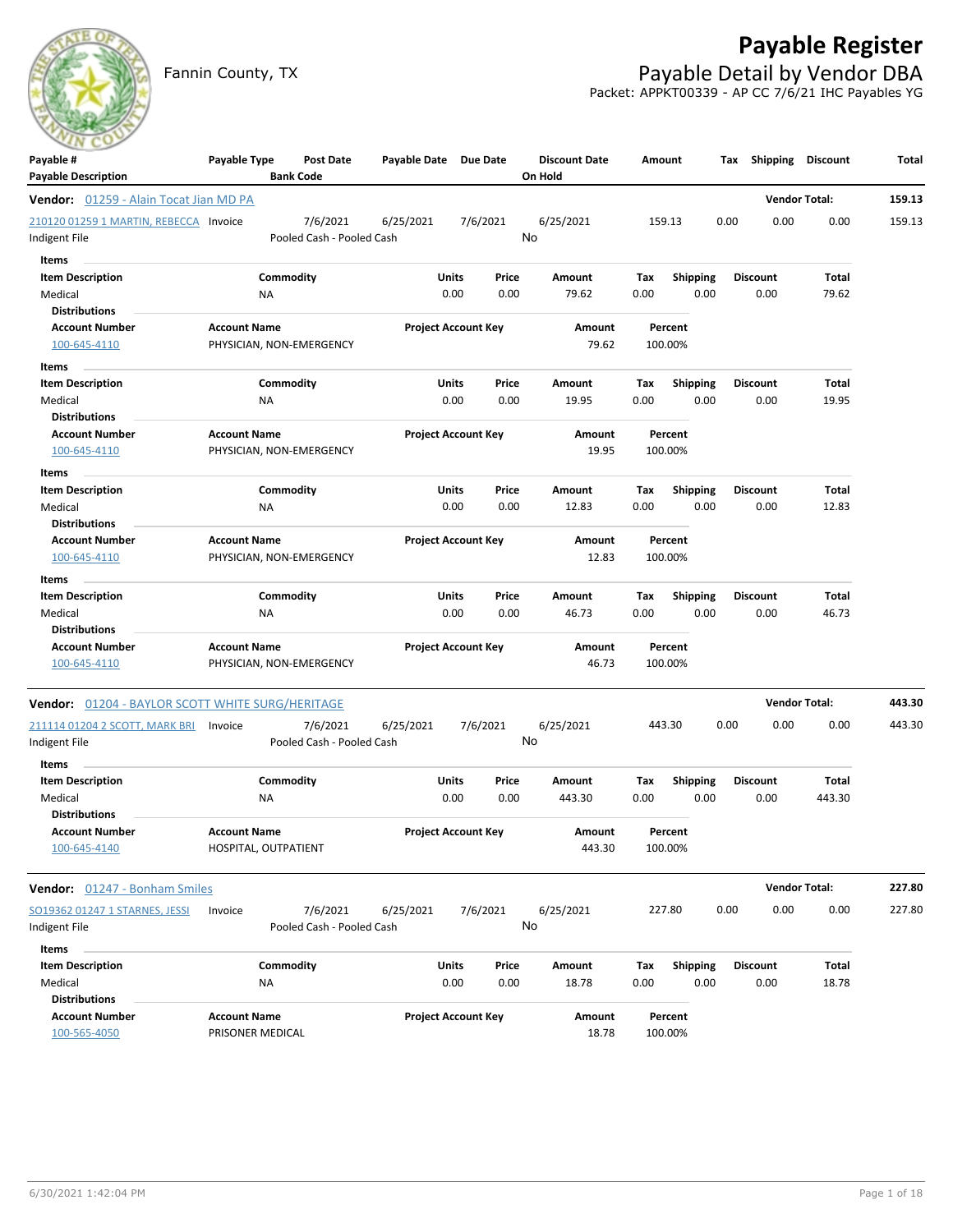| Payable #<br><b>Payable Description</b><br>Items | Payable Type                                    | <b>Post Date</b><br><b>Bank Code</b>  | Payable Date Due Date |                            | <b>Discount Date</b><br>On Hold |      | Amount             | Tax<br>Shipping | <b>Discount</b>      | Total  |
|--------------------------------------------------|-------------------------------------------------|---------------------------------------|-----------------------|----------------------------|---------------------------------|------|--------------------|-----------------|----------------------|--------|
| <b>Item Description</b>                          |                                                 | Commodity                             | Units                 | Price                      | Amount                          | Tax  | Shipping           | <b>Discount</b> | Total                |        |
| Medical                                          | <b>NA</b>                                       |                                       |                       | 0.00<br>0.00               | 12.56                           | 0.00 | 0.00               | 0.00            | 12.56                |        |
| <b>Distributions</b>                             |                                                 |                                       |                       |                            |                                 |      |                    |                 |                      |        |
| <b>Account Number</b>                            | <b>Account Name</b>                             |                                       |                       | <b>Project Account Key</b> | Amount                          |      | Percent            |                 |                      |        |
| 100-565-4050                                     | PRISONER MEDICAL                                |                                       |                       |                            | 12.56                           |      | 100.00%            |                 |                      |        |
|                                                  |                                                 |                                       |                       |                            |                                 |      |                    |                 |                      |        |
| Items                                            |                                                 |                                       |                       |                            |                                 |      |                    |                 |                      |        |
| <b>Item Description</b>                          |                                                 | Commodity                             | Units                 | Price                      | Amount                          | Tax  | <b>Shipping</b>    | <b>Discount</b> | Total                |        |
| Medical                                          | NA                                              |                                       |                       | 0.00<br>0.00               | 98.23                           | 0.00 | 0.00               | 0.00            | 98.23                |        |
| <b>Distributions</b>                             |                                                 |                                       |                       |                            |                                 |      |                    |                 |                      |        |
| <b>Account Number</b>                            | <b>Account Name</b>                             |                                       |                       | <b>Project Account Key</b> | Amount                          |      | Percent            |                 |                      |        |
| 100-565-4050                                     | PRISONER MEDICAL                                |                                       |                       |                            | 98.23                           |      | 100.00%            |                 |                      |        |
| Items                                            |                                                 |                                       |                       |                            |                                 |      |                    |                 |                      |        |
| <b>Item Description</b>                          |                                                 | Commodity                             | Units                 | Price                      | Amount                          | Tax  | <b>Shipping</b>    | <b>Discount</b> | Total                |        |
| Medical                                          | ΝA                                              |                                       |                       | 0.00<br>0.00               | 98.23                           | 0.00 | 0.00               | 0.00            | 98.23                |        |
| <b>Distributions</b>                             |                                                 |                                       |                       |                            |                                 |      |                    |                 |                      |        |
| <b>Account Number</b>                            | <b>Account Name</b>                             |                                       |                       | <b>Project Account Key</b> | Amount                          |      | Percent            |                 |                      |        |
| 100-565-4050                                     | PRISONER MEDICAL                                |                                       |                       |                            | 98.23                           |      | 100.00%            |                 |                      |        |
| Vendor: 00733 - COMMUNITY HEALTH SERVICE AGENCY  |                                                 |                                       |                       |                            |                                 |      |                    |                 | <b>Vendor Total:</b> | 539.79 |
| 130819 00733 22 PLESS, HELEN E                   | Invoice                                         | 7/6/2021                              | 6/25/2021             | 7/6/2021                   | 6/25/2021                       |      | 33.27              | 0.00<br>0.00    | 0.00                 | 33.27  |
| Indigent File                                    |                                                 | Pooled Cash - Pooled Cash             |                       |                            | No                              |      |                    |                 |                      |        |
| Items                                            |                                                 |                                       |                       |                            |                                 |      |                    |                 |                      |        |
| <b>Item Description</b>                          |                                                 | Commodity                             | Units                 | Price                      | Amount                          | Tax  | <b>Shipping</b>    | <b>Discount</b> | Total                |        |
| Medical                                          | NA                                              |                                       |                       | 0.00<br>0.00               | 33.27                           | 0.00 | 0.00               | 0.00            | 33.27                |        |
| <b>Distributions</b>                             |                                                 |                                       |                       |                            |                                 |      |                    |                 |                      |        |
|                                                  |                                                 |                                       |                       |                            |                                 |      |                    |                 |                      |        |
| <b>Account Number</b><br>100-645-4110            | <b>Account Name</b><br>PHYSICIAN, NON-EMERGENCY |                                       |                       | <b>Project Account Key</b> | Amount<br>33.27                 |      | Percent<br>100.00% |                 |                      |        |
| 170902 00733 28 FRANKS, SHEILA<br>Indigent File  | Invoice                                         | 7/6/2021<br>Pooled Cash - Pooled Cash | 6/25/2021             | 7/6/2021                   | 6/25/2021<br>No                 |      | 33.27              | 0.00<br>0.00    | 0.00                 | 33.27  |
| Items                                            |                                                 |                                       |                       |                            |                                 |      |                    |                 |                      |        |
| <b>Item Description</b>                          |                                                 | Commodity                             | Units                 | Price                      | Amount                          | Tax  | Shipping           | <b>Discount</b> | Total                |        |
| Medical                                          | NA                                              |                                       |                       | 0.00<br>0.00               | 33.27                           | 0.00 | 0.00               | 0.00            | 33.27                |        |
| <b>Distributions</b>                             |                                                 |                                       |                       |                            |                                 |      |                    |                 |                      |        |
| <b>Account Number</b>                            | <b>Account Name</b>                             |                                       |                       | <b>Project Account Key</b> | Amount                          |      | Percent            |                 |                      |        |
| 100-645-4110                                     | PHYSICIAN, NON-EMERGENCY                        |                                       |                       |                            | 33.27                           |      | 100.00%            |                 |                      |        |
| 190901 00733 16 HINSON, SHEILA<br>Indigent File  | Invoice                                         | 7/6/2021<br>Pooled Cash - Pooled Cash | 6/25/2021             | 7/6/2021                   | 6/25/2021<br>No                 |      | 69.51              | 0.00<br>0.00    | 0.00                 | 69.51  |
| Items                                            |                                                 |                                       |                       |                            |                                 |      |                    |                 |                      |        |
| <b>Item Description</b>                          |                                                 | Commodity                             | Units                 | Price                      | <b>Amount</b>                   | Tax  | <b>Shipping</b>    | <b>Discount</b> | Total                |        |
| Medical                                          | ΝA                                              |                                       |                       | 0.00<br>0.00               | 33.27                           | 0.00 | 0.00               | 0.00            | 33.27                |        |
| <b>Distributions</b>                             |                                                 |                                       |                       |                            |                                 |      |                    |                 |                      |        |
| <b>Account Number</b>                            | <b>Account Name</b>                             |                                       |                       | <b>Project Account Key</b> | Amount                          |      | Percent            |                 |                      |        |
| 100-645-4110                                     | PHYSICIAN, NON-EMERGENCY                        |                                       |                       |                            | 33.27                           |      | 100.00%            |                 |                      |        |
| Items                                            |                                                 |                                       |                       |                            |                                 |      |                    |                 |                      |        |
| <b>Item Description</b>                          |                                                 | Commodity                             | Units                 | Price                      | Amount                          | Tax  | <b>Shipping</b>    | <b>Discount</b> | Total                |        |
| Medical                                          | NA                                              |                                       |                       | 0.00<br>0.00               | 8.16                            | 0.00 | 0.00               | 0.00            | 8.16                 |        |
| <b>Distributions</b>                             |                                                 |                                       |                       |                            |                                 |      |                    |                 |                      |        |
| <b>Account Number</b>                            | <b>Account Name</b>                             |                                       |                       | <b>Project Account Key</b> | Amount                          |      | Percent            |                 |                      |        |
| 100-645-4110                                     | PHYSICIAN, NON-EMERGENCY                        |                                       |                       |                            | 8.16                            |      | 100.00%            |                 |                      |        |
|                                                  |                                                 |                                       |                       |                            |                                 |      |                    |                 |                      |        |
| Items                                            |                                                 |                                       |                       |                            |                                 |      |                    |                 |                      |        |
| <b>Item Description</b>                          |                                                 | Commodity                             | Units                 | Price                      | Amount                          | Tax  | Shipping           | <b>Discount</b> | Total                |        |
| Medical                                          | NA                                              |                                       |                       | 0.00<br>0.00               | 4.86                            | 0.00 | 0.00               | 0.00            | 4.86                 |        |
| <b>Distributions</b>                             |                                                 |                                       |                       |                            |                                 |      |                    |                 |                      |        |
| <b>Account Number</b>                            | <b>Account Name</b>                             |                                       |                       | <b>Project Account Key</b> | Amount                          |      | Percent            |                 |                      |        |
| 100-645-4110                                     | PHYSICIAN, NON-EMERGENCY                        |                                       |                       |                            | 4.86                            |      | 100.00%            |                 |                      |        |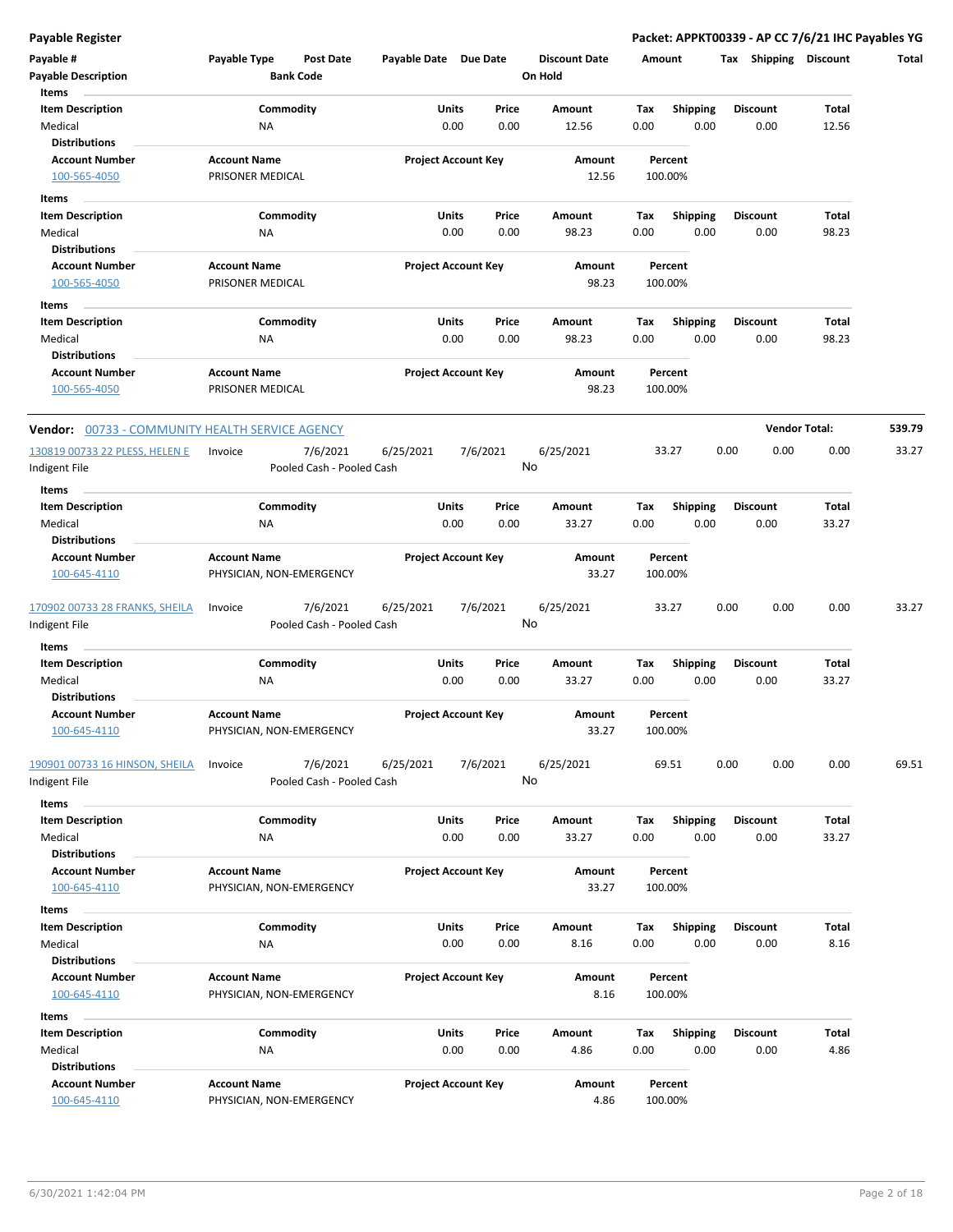| Payable #<br><b>Payable Description</b>                       | Payable Type        | Post Date<br><b>Bank Code</b>         | Payable Date Due Date |                            |               | <b>Discount Date</b><br>On Hold | Amount      |                         | Tax             | Shipping | <b>Discount</b> | Total |
|---------------------------------------------------------------|---------------------|---------------------------------------|-----------------------|----------------------------|---------------|---------------------------------|-------------|-------------------------|-----------------|----------|-----------------|-------|
| Items<br><b>Item Description</b><br>Medical                   | ΝA                  | Commodity                             |                       | Units<br>0.00              | Price<br>0.00 | Amount<br>4.35                  | Tax<br>0.00 | <b>Shipping</b><br>0.00 | <b>Discount</b> | 0.00     | Total<br>4.35   |       |
| <b>Distributions</b><br><b>Account Number</b><br>100-645-4110 | <b>Account Name</b> | PHYSICIAN, NON-EMERGENCY              |                       | <b>Project Account Key</b> |               | Amount<br>4.35                  |             | Percent<br>100.00%      |                 |          |                 |       |
| Items                                                         |                     |                                       |                       |                            |               |                                 |             |                         |                 |          |                 |       |
| <b>Item Description</b>                                       |                     | Commodity                             |                       | Units<br>0.00              | Price<br>0.00 | Amount<br>10.00                 | Тах<br>0.00 | <b>Shipping</b><br>0.00 | <b>Discount</b> | 0.00     | Total<br>10.00  |       |
| Medical<br><b>Distributions</b>                               | ΝA                  |                                       |                       |                            |               |                                 |             |                         |                 |          |                 |       |
| <b>Account Number</b><br>100-645-4110                         | <b>Account Name</b> | PHYSICIAN, NON-EMERGENCY              |                       | <b>Project Account Key</b> |               | Amount<br>10.00                 |             | Percent<br>100.00%      |                 |          |                 |       |
| Items                                                         |                     |                                       |                       |                            |               |                                 |             |                         |                 |          |                 |       |
| <b>Item Description</b>                                       |                     | Commodity                             |                       | Units                      | Price         | Amount                          | Tax         | <b>Shipping</b>         | <b>Discount</b> |          | Total           |       |
| Medical                                                       | ΝA                  |                                       |                       | 0.00                       | 0.00          | 8.87                            | 0.00        | 0.00                    |                 | 0.00     | 8.87            |       |
| <b>Distributions</b>                                          |                     |                                       |                       |                            |               |                                 |             |                         |                 |          |                 |       |
| <b>Account Number</b><br>100-645-4110                         | <b>Account Name</b> | PHYSICIAN, NON-EMERGENCY              |                       | <b>Project Account Key</b> |               | Amount<br>8.87                  |             | Percent<br>100.00%      |                 |          |                 |       |
| 210222 00733 2 WOODWORTH, SAI Invoice<br>Indigent File        |                     | 7/6/2021<br>Pooled Cash - Pooled Cash | 6/25/2021             | 7/6/2021                   |               | 6/25/2021<br>No                 |             | 33.27                   | 0.00            | 0.00     | 0.00            | 33.27 |
| Items                                                         |                     |                                       |                       |                            |               |                                 |             |                         |                 |          |                 |       |
| <b>Item Description</b>                                       |                     | Commodity                             |                       | Units                      | Price         | Amount                          | Tax         | Shipping                | <b>Discount</b> |          | Total           |       |
| Medical                                                       | NA                  |                                       |                       | 0.00                       | 0.00          | 33.27                           | 0.00        | 0.00                    |                 | 0.00     | 33.27           |       |
| <b>Distributions</b>                                          |                     |                                       |                       |                            |               |                                 |             |                         |                 |          |                 |       |
| <b>Account Number</b>                                         | <b>Account Name</b> |                                       |                       | <b>Project Account Key</b> |               | Amount                          |             | Percent                 |                 |          |                 |       |
| 100-645-4110                                                  |                     | PHYSICIAN, NON-EMERGENCY              |                       |                            |               | 33.27                           |             | 100.00%                 |                 |          |                 |       |
| 210324 00733 3 BRESHERS, KELLI                                | Invoice             | 7/6/2021                              | 6/25/2021             | 7/6/2021                   |               | 6/25/2021                       |             | 46.73                   | 0.00            | 0.00     | 0.00            | 46.73 |
| Indigent File                                                 |                     | Pooled Cash - Pooled Cash             |                       |                            |               | No                              |             |                         |                 |          |                 |       |
| Items                                                         |                     |                                       |                       |                            |               |                                 |             |                         |                 |          |                 |       |
| <b>Item Description</b>                                       |                     | Commodity                             |                       | <b>Units</b>               | Price         | Amount                          | Tax         | <b>Shipping</b>         |                 | Discount | Total           |       |
| Medical                                                       | ΝA                  |                                       |                       | 0.00                       | 0.00          | 46.73                           | 0.00        | 0.00                    |                 | 0.00     | 46.73           |       |
| <b>Distributions</b>                                          |                     |                                       |                       |                            |               |                                 |             |                         |                 |          |                 |       |
| <b>Account Number</b><br>100-645-4110                         | <b>Account Name</b> | PHYSICIAN, NON-EMERGENCY              |                       | <b>Project Account Key</b> |               | Amount<br>46.73                 |             | Percent<br>100.00%      |                 |          |                 |       |
| 210425 00733 1 ZVARA JR, CHARL<br>ndigent File                | Invoice             | 7/6/2021<br>Pooled Cash - Pooled Cash | 6/25/2021             | 7/6/2021                   |               | 6/25/2021<br>No                 |             | 78.84                   | 0.00            | 0.00     | 0.00            | 78.84 |
| Items                                                         |                     |                                       |                       |                            |               |                                 |             |                         |                 |          |                 |       |
| <b>Item Description</b>                                       |                     | Commodity                             |                       | Units                      | Price         | Amount                          | Tax         | <b>Shipping</b>         | <b>Discount</b> |          | Total           |       |
| Medical                                                       | <b>NA</b>           |                                       |                       | 0.00                       | 0.00          | 33.27                           | 0.00        | 0.00                    |                 | 0.00     | 33.27           |       |
| <b>Distributions</b>                                          |                     |                                       |                       |                            |               |                                 |             |                         |                 |          |                 |       |
| <b>Account Number</b><br>100-645-4110                         | <b>Account Name</b> | PHYSICIAN, NON-EMERGENCY              |                       | <b>Project Account Key</b> |               | Amount<br>33.27                 |             | Percent<br>100.00%      |                 |          |                 |       |
| Items                                                         |                     |                                       |                       |                            |               |                                 |             |                         |                 |          |                 |       |
| <b>Item Description</b>                                       |                     | Commodity                             |                       | Units                      | Price         | Amount                          | Tax         | <b>Shipping</b>         | <b>Discount</b> |          | Total           |       |
| Medical                                                       | NA                  |                                       |                       | 0.00                       | 0.00          | 11.40                           | 0.00        | 0.00                    |                 | 0.00     | 11.40           |       |
| <b>Distributions</b>                                          |                     |                                       |                       |                            |               |                                 |             |                         |                 |          |                 |       |
| <b>Account Number</b><br>100-645-4110                         | <b>Account Name</b> | PHYSICIAN, NON-EMERGENCY              |                       | <b>Project Account Key</b> |               | Amount<br>11.40                 |             | Percent<br>100.00%      |                 |          |                 |       |
| Items                                                         |                     |                                       |                       |                            |               |                                 |             |                         |                 |          |                 |       |
| <b>Item Description</b>                                       |                     | Commodity                             |                       | Units                      | Price         | Amount                          | Тах         | <b>Shipping</b>         | <b>Discount</b> |          | Total           |       |
| Medical                                                       | NA                  |                                       |                       | 0.00                       | 0.00          | 11.40                           | 0.00        | 0.00                    |                 | 0.00     | 11.40           |       |
| <b>Distributions</b>                                          |                     |                                       |                       |                            |               |                                 |             |                         |                 |          |                 |       |
| <b>Account Number</b><br>100-645-4110                         | <b>Account Name</b> | PHYSICIAN, NON-EMERGENCY              |                       | <b>Project Account Key</b> |               | Amount<br>11.40                 |             | Percent<br>100.00%      |                 |          |                 |       |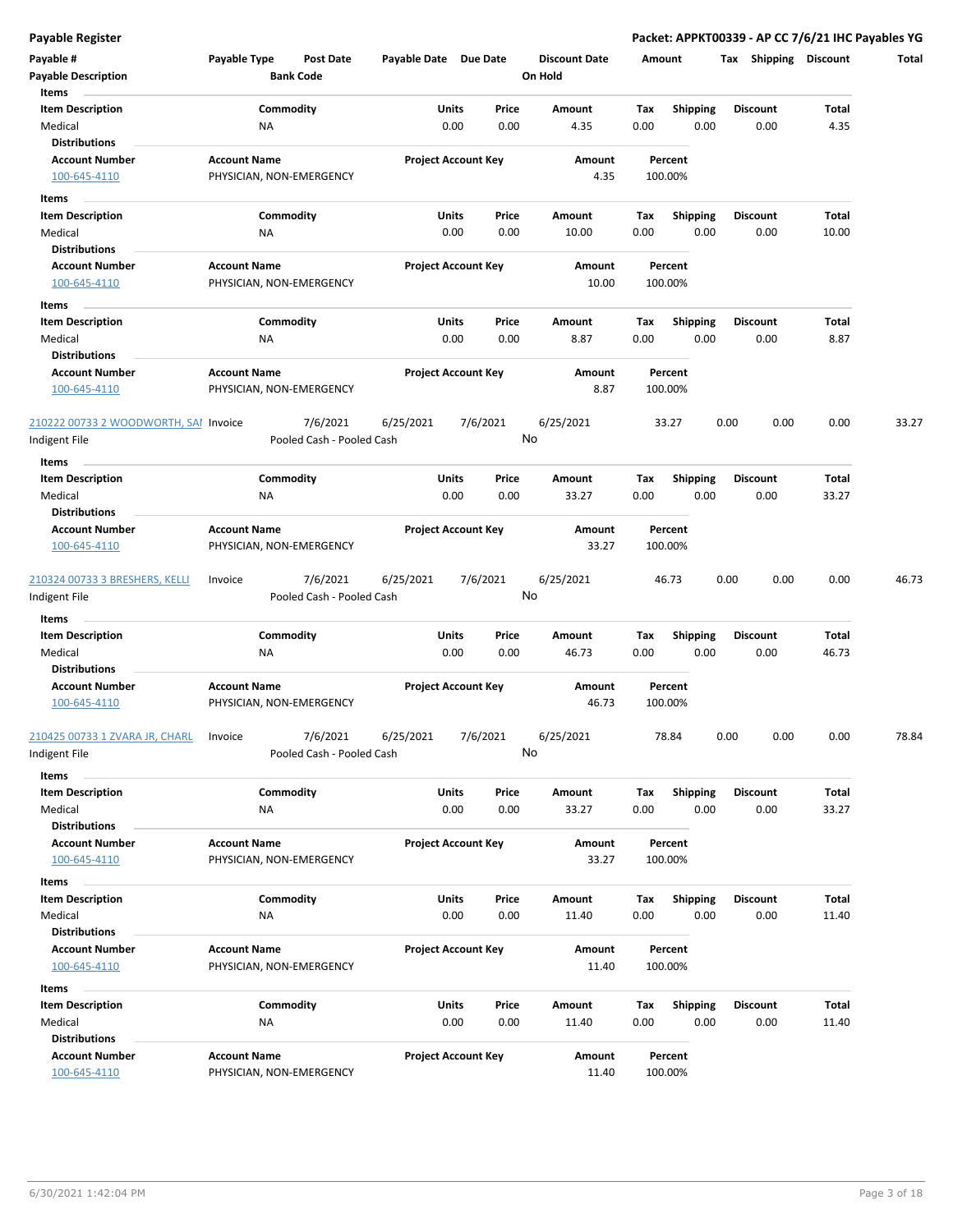| Payable #<br><b>Payable Description</b>        | Payable Type                                    | Post Date<br><b>Bank Code</b>         | Payable Date Due Date |                            | <b>Discount Date</b><br>On Hold | Amount |                    | Tax<br>Shipping | <b>Discount</b> | Total |
|------------------------------------------------|-------------------------------------------------|---------------------------------------|-----------------------|----------------------------|---------------------------------|--------|--------------------|-----------------|-----------------|-------|
| Items                                          |                                                 |                                       |                       |                            |                                 |        |                    |                 |                 |       |
| <b>Item Description</b>                        |                                                 | Commodity                             |                       | Units<br>Price             | Amount                          | Tax    | <b>Shipping</b>    | <b>Discount</b> | Total           |       |
| Medical                                        | ΝA                                              |                                       |                       | 0.00<br>0.00               | 5.43                            | 0.00   | 0.00               | 0.00            | 5.43            |       |
| <b>Distributions</b>                           |                                                 |                                       |                       |                            |                                 |        |                    |                 |                 |       |
| <b>Account Number</b>                          | <b>Account Name</b>                             |                                       |                       | <b>Project Account Key</b> | Amount                          |        | Percent            |                 |                 |       |
| 100-645-4110                                   | PHYSICIAN, NON-EMERGENCY                        |                                       |                       |                            | 5.43                            |        | 100.00%            |                 |                 |       |
| Items                                          |                                                 |                                       |                       |                            |                                 |        |                    |                 |                 |       |
| <b>Item Description</b>                        |                                                 | Commodity                             |                       | Units<br>Price             | Amount                          | Тах    | <b>Shipping</b>    | <b>Discount</b> | Total           |       |
| Medical                                        | ΝA                                              |                                       |                       | 0.00<br>0.00               | 7.34                            | 0.00   | 0.00               | 0.00            | 7.34            |       |
| <b>Distributions</b>                           |                                                 |                                       |                       |                            |                                 |        |                    |                 |                 |       |
| <b>Account Number</b>                          | <b>Account Name</b>                             |                                       |                       | <b>Project Account Key</b> | Amount                          |        | Percent            |                 |                 |       |
| 100-645-4110                                   | PHYSICIAN, NON-EMERGENCY                        |                                       |                       |                            | 7.34                            |        | 100.00%            |                 |                 |       |
| Items                                          |                                                 |                                       |                       |                            |                                 |        |                    |                 |                 |       |
| <b>Item Description</b>                        |                                                 | Commodity                             |                       | Units<br>Price             | Amount                          | Tax    | <b>Shipping</b>    | <b>Discount</b> | Total           |       |
| Medical                                        | ΝA                                              |                                       |                       | 0.00<br>0.00               | 10.00                           | 0.00   | 0.00               | 0.00            | 10.00           |       |
| <b>Distributions</b>                           |                                                 |                                       |                       |                            |                                 |        |                    |                 |                 |       |
| <b>Account Number</b><br>100-645-4110          | <b>Account Name</b><br>PHYSICIAN, NON-EMERGENCY |                                       |                       | <b>Project Account Key</b> | Amount<br>10.00                 |        | Percent<br>100.00% |                 |                 |       |
| 210427 00733 2 SNOW, JERRY DEW Invoice         |                                                 | 7/6/2021                              | 6/25/2021             | 7/6/2021                   | 6/25/2021                       |        | 81.99              | 0.00<br>0.00    | 0.00            | 81.99 |
| Indigent File                                  |                                                 | Pooled Cash - Pooled Cash             |                       |                            | No                              |        |                    |                 |                 |       |
| Items                                          |                                                 |                                       |                       |                            |                                 |        |                    |                 |                 |       |
| <b>Item Description</b>                        |                                                 | Commodity                             |                       | Units<br>Price             | Amount                          | Tax    | <b>Shipping</b>    | <b>Discount</b> | Total           |       |
| Medical                                        | NA                                              |                                       |                       | 0.00<br>0.00               | 33.27                           | 0.00   | 0.00               | 0.00            | 33.27           |       |
| <b>Distributions</b>                           |                                                 |                                       |                       |                            |                                 |        |                    |                 |                 |       |
| <b>Account Number</b>                          | <b>Account Name</b>                             |                                       |                       | <b>Project Account Key</b> | Amount                          |        | Percent            |                 |                 |       |
| 100-645-4110                                   | PHYSICIAN, NON-EMERGENCY                        |                                       |                       |                            | 33.27                           |        | 100.00%            |                 |                 |       |
| Items                                          |                                                 |                                       |                       |                            |                                 |        |                    |                 |                 |       |
| <b>Item Description</b>                        |                                                 | Commodity                             |                       | Units<br>Price             | Amount                          | Tax    | <b>Shipping</b>    | <b>Discount</b> | Total           |       |
| Medical<br><b>Distributions</b>                | ΝA                                              |                                       |                       | 0.00<br>0.00               | 8.16                            | 0.00   | 0.00               | 0.00            | 8.16            |       |
| <b>Account Number</b>                          | <b>Account Name</b>                             |                                       |                       | <b>Project Account Key</b> | Amount                          |        | Percent            |                 |                 |       |
| 100-645-4110                                   | PHYSICIAN, NON-EMERGENCY                        |                                       |                       |                            | 8.16                            |        | 100.00%            |                 |                 |       |
| Items                                          |                                                 |                                       |                       |                            |                                 |        |                    |                 |                 |       |
| <b>Item Description</b>                        |                                                 | Commodity                             |                       | Units<br>Price             | Amount                          | Tax    | Shipping           | Discount        | Total           |       |
| Medical                                        | ΝA                                              |                                       |                       | 0.00<br>0.00               | 10.00                           | 0.00   | 0.00               | 0.00            | 10.00           |       |
| <b>Distributions</b>                           |                                                 |                                       |                       |                            |                                 |        |                    |                 |                 |       |
| Account Number                                 | <b>Account Name</b>                             |                                       |                       | <b>Project Account Key</b> | Amount                          |        | Percent            |                 |                 |       |
| 100-645-4110                                   | PHYSICIAN, NON-EMERGENCY                        |                                       |                       |                            | 10.00                           |        | 100.00%            |                 |                 |       |
| Items                                          |                                                 |                                       |                       |                            |                                 |        |                    |                 |                 |       |
| <b>Item Description</b>                        |                                                 | Commodity                             |                       | Units<br>Price             | Amount                          | Tax    | Shipping           | <b>Discount</b> | Total           |       |
| Medical                                        | ΝA                                              |                                       |                       | 0.00<br>0.00               | 7.58                            | 0.00   | 0.00               | 0.00            | 7.58            |       |
| <b>Distributions</b>                           |                                                 |                                       |                       |                            |                                 |        |                    |                 |                 |       |
| <b>Account Number</b>                          | <b>Account Name</b>                             |                                       |                       | <b>Project Account Key</b> | Amount                          |        | Percent            |                 |                 |       |
| 100-645-4110                                   | PHYSICIAN, NON-EMERGENCY                        |                                       |                       |                            | 7.58                            |        | 100.00%            |                 |                 |       |
| Items                                          |                                                 |                                       |                       |                            |                                 |        |                    |                 |                 |       |
| <b>Item Description</b>                        |                                                 | Commodity                             |                       | Units<br>Price             | Amount                          | Tax    | <b>Shipping</b>    | <b>Discount</b> | Total           |       |
| Medical                                        | <b>NA</b>                                       |                                       |                       | 0.00<br>0.00               | 14.11                           | 0.00   | 0.00               | 0.00            | 14.11           |       |
| <b>Distributions</b>                           |                                                 |                                       |                       |                            |                                 |        |                    |                 |                 |       |
| <b>Account Number</b>                          | <b>Account Name</b>                             |                                       |                       | <b>Project Account Key</b> | Amount                          |        | Percent            |                 |                 |       |
| 100-645-4110                                   | PHYSICIAN, NON-EMERGENCY                        |                                       |                       |                            | 14.11                           |        | 100.00%            |                 |                 |       |
| Items                                          |                                                 |                                       |                       |                            |                                 |        |                    |                 |                 |       |
| <b>Item Description</b>                        |                                                 | Commodity                             |                       | Units<br>Price             | Amount                          | Tax    | <b>Shipping</b>    | Discount        | Total           |       |
| Medical                                        | NA                                              |                                       |                       | 0.00<br>0.00               | 8.87                            | 0.00   | 0.00               | 0.00            | 8.87            |       |
| <b>Distributions</b>                           |                                                 |                                       |                       |                            |                                 |        |                    |                 |                 |       |
| <b>Account Number</b>                          | <b>Account Name</b>                             |                                       |                       | <b>Project Account Key</b> | Amount                          |        | Percent            |                 |                 |       |
| 100-645-4110                                   | PHYSICIAN, NON-EMERGENCY                        |                                       |                       |                            | 8.87                            |        | 100.00%            |                 |                 |       |
|                                                |                                                 |                                       |                       |                            |                                 |        |                    |                 |                 |       |
| 210428 00733 1 WOODALL, DAVID<br>Indigent File | Invoice                                         | 7/6/2021<br>Pooled Cash - Pooled Cash | 6/25/2021             | 7/6/2021                   | 6/25/2021<br>No                 |        | 83.29              | 0.00<br>0.00    | 0.00            | 83.29 |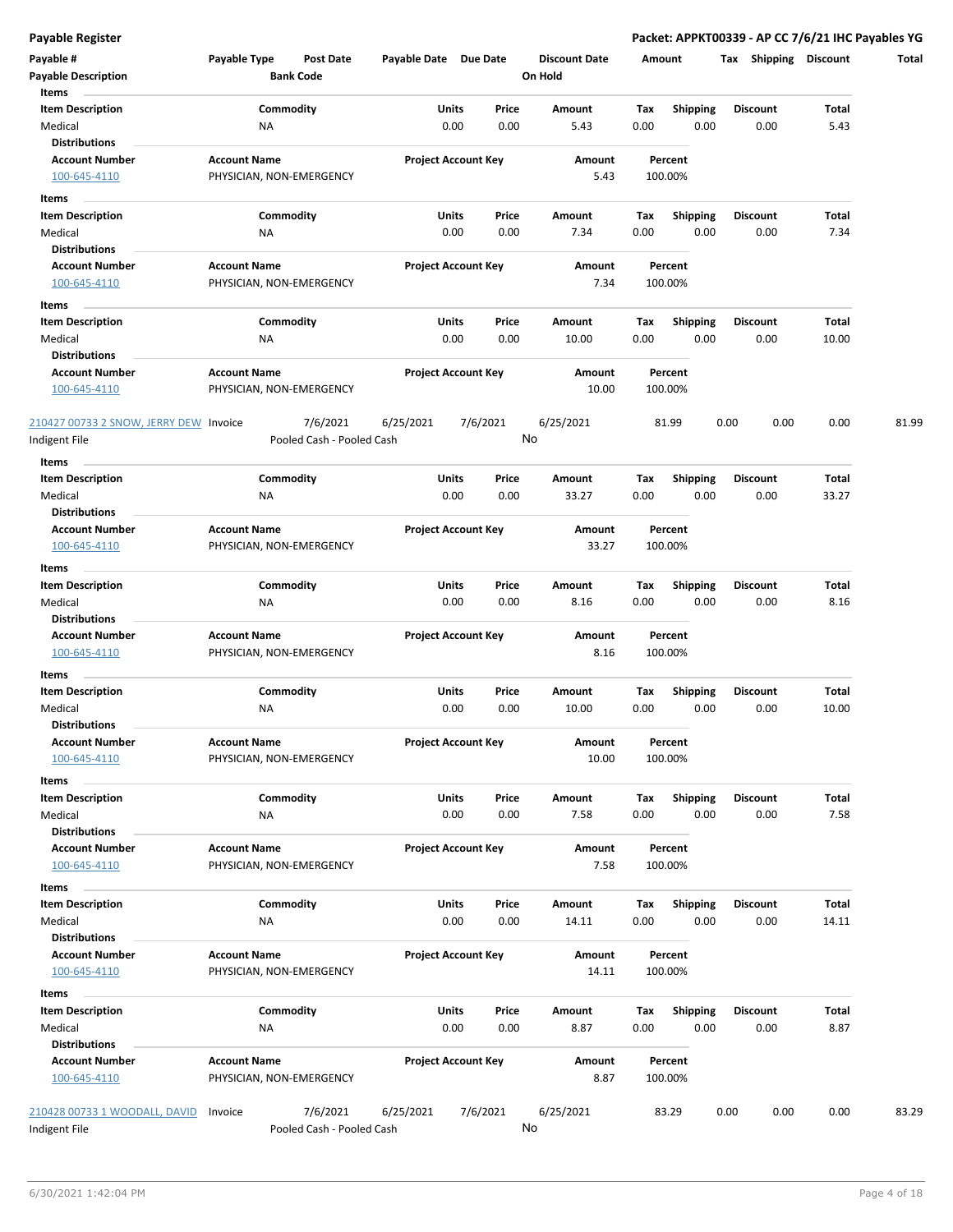| Payable #                                  | Payable Type        | Post Date                 | Payable Date Due Date |                            | <b>Discount Date</b> | Amount  |                 | Tax Shipping    | Discount             | Total  |
|--------------------------------------------|---------------------|---------------------------|-----------------------|----------------------------|----------------------|---------|-----------------|-----------------|----------------------|--------|
| <b>Payable Description</b><br>Items        |                     | <b>Bank Code</b>          |                       |                            | On Hold              |         |                 |                 |                      |        |
| <b>Item Description</b>                    |                     | Commodity                 |                       | Units<br>Price             | Amount               | Tax     | <b>Shipping</b> | Discount        | Total                |        |
| Medical                                    | ΝA                  |                           |                       | 0.00<br>0.00               | 46.73                | 0.00    | 0.00            | 0.00            | 46.73                |        |
| <b>Distributions</b>                       |                     |                           |                       |                            |                      |         |                 |                 |                      |        |
| <b>Account Number</b>                      | <b>Account Name</b> |                           |                       | <b>Project Account Key</b> | Amount               | Percent |                 |                 |                      |        |
| 100-645-4110                               |                     | PHYSICIAN, NON-EMERGENCY  |                       |                            | 46.73                | 100.00% |                 |                 |                      |        |
|                                            |                     |                           |                       |                            |                      |         |                 |                 |                      |        |
| Items                                      |                     |                           |                       |                            |                      |         |                 |                 |                      |        |
| <b>Item Description</b>                    |                     | Commodity                 |                       | Units<br>Price             | Amount               | Тах     | <b>Shipping</b> | <b>Discount</b> | Total                |        |
| Medical                                    | ΝA                  |                           |                       | 0.00<br>0.00               | 6.53                 | 0.00    | 0.00            | 0.00            | 6.53                 |        |
| <b>Distributions</b>                       |                     |                           |                       |                            |                      |         |                 |                 |                      |        |
| <b>Account Number</b>                      | <b>Account Name</b> |                           |                       | <b>Project Account Key</b> | Amount               | Percent |                 |                 |                      |        |
| 100-645-4110                               |                     | PHYSICIAN, NON-EMERGENCY  |                       |                            | 6.53                 | 100.00% |                 |                 |                      |        |
| Items                                      |                     |                           |                       |                            |                      |         |                 |                 |                      |        |
| <b>Item Description</b>                    |                     | Commodity                 |                       | Units<br>Price             | Amount               | Tax     | <b>Shipping</b> | Discount        | Total                |        |
| Medical                                    | ΝA                  |                           |                       | 0.00<br>0.00               | 11.16                | 0.00    | 0.00            | 0.00            | 11.16                |        |
| <b>Distributions</b>                       |                     |                           |                       |                            |                      |         |                 |                 |                      |        |
| <b>Account Number</b>                      | <b>Account Name</b> |                           |                       | <b>Project Account Key</b> | <b>Amount</b>        | Percent |                 |                 |                      |        |
| 100-645-4110                               |                     | PHYSICIAN, NON-EMERGENCY  |                       |                            | 11.16                | 100.00% |                 |                 |                      |        |
|                                            |                     |                           |                       |                            |                      |         |                 |                 |                      |        |
| Items                                      |                     |                           |                       |                            |                      |         |                 |                 |                      |        |
| <b>Item Description</b>                    |                     | Commodity                 |                       | <b>Units</b><br>Price      | Amount               | Tax     | <b>Shipping</b> | <b>Discount</b> | <b>Total</b>         |        |
| Medical<br><b>Distributions</b>            | NA                  |                           |                       | 0.00<br>0.00               | 10.00                | 0.00    | 0.00            | 0.00            | 10.00                |        |
|                                            |                     |                           |                       |                            |                      |         |                 |                 |                      |        |
| <b>Account Number</b>                      | <b>Account Name</b> |                           |                       | <b>Project Account Key</b> | Amount               | Percent |                 |                 |                      |        |
| 100-645-4110                               |                     | PHYSICIAN, NON-EMERGENCY  |                       |                            | 10.00                | 100.00% |                 |                 |                      |        |
| Items                                      |                     |                           |                       |                            |                      |         |                 |                 |                      |        |
| <b>Item Description</b>                    |                     | Commodity                 |                       | Units<br>Price             | Amount               | Tax     | <b>Shipping</b> | Discount        | Total                |        |
| Medical                                    | NA                  |                           |                       | 0.00<br>0.00               | 8.87                 | 0.00    | 0.00            | 0.00            | 8.87                 |        |
| <b>Distributions</b>                       |                     |                           |                       |                            |                      |         |                 |                 |                      |        |
| <b>Account Number</b>                      | <b>Account Name</b> |                           |                       | <b>Project Account Key</b> | Amount               | Percent |                 |                 |                      |        |
| 100-645-4110                               |                     | PHYSICIAN, NON-EMERGENCY  |                       |                            | 8.87                 | 100.00% |                 |                 |                      |        |
|                                            |                     |                           |                       |                            |                      |         |                 |                 |                      |        |
| 210530 00733 1 NEWMAN, WILLIE              | Invoice             | 7/6/2021                  | 6/25/2021             | 7/6/2021                   | 6/25/2021            | 79.62   |                 | 0.00<br>0.00    | 0.00                 | 79.62  |
| Indigent File                              |                     | Pooled Cash - Pooled Cash |                       |                            | No                   |         |                 |                 |                      |        |
| Items                                      |                     |                           |                       |                            |                      |         |                 |                 |                      |        |
| <b>Item Description</b>                    |                     | Commodity                 |                       | Units<br>Price             | Amount               | Tax     | <b>Shipping</b> | <b>Discount</b> | <b>Total</b>         |        |
| Medical                                    | ΝA                  |                           |                       | 0.00<br>0.00               | 79.62                | 0.00    | 0.00            | 0.00            | 79.62                |        |
| <b>Distributions</b>                       |                     |                           |                       |                            |                      |         |                 |                 |                      |        |
| <b>Account Number</b>                      | <b>Account Name</b> |                           |                       | <b>Project Account Key</b> | Amount               | Percent |                 |                 |                      |        |
| 100-645-4110                               |                     | PHYSICIAN, NON-EMERGENCY  |                       |                            | 79.62                | 100.00% |                 |                 |                      |        |
|                                            |                     |                           |                       |                            |                      |         |                 |                 |                      |        |
| <b>Vendor: 01205 - CONCORD NORTH TEXAS</b> |                     |                           |                       |                            |                      |         |                 |                 | <b>Vendor Total:</b> | 338.41 |
|                                            |                     |                           |                       |                            |                      |         |                 |                 |                      |        |
| 210222 01205 1 WOODWORTH, SAI Invoice      |                     | 7/6/2021                  | 6/25/2021             | 7/6/2021                   | 6/25/2021            | 79.62   |                 | 0.00<br>0.00    | 0.00                 | 79.62  |
| Indigent File                              |                     | Pooled Cash - Pooled Cash |                       |                            | No                   |         |                 |                 |                      |        |
| Items                                      |                     |                           |                       |                            |                      |         |                 |                 |                      |        |
| <b>Item Description</b>                    |                     | Commodity                 |                       | Units<br>Price             | Amount               | Tax     | Shipping        | <b>Discount</b> | Total                |        |
| Medical                                    | NA                  |                           |                       | 0.00<br>0.00               | 79.62                | 0.00    | 0.00            | 0.00            | 79.62                |        |
| <b>Distributions</b>                       |                     |                           |                       |                            |                      |         |                 |                 |                      |        |
| <b>Account Number</b>                      | <b>Account Name</b> |                           |                       | <b>Project Account Key</b> | Amount               | Percent |                 |                 |                      |        |
| 100-645-4110                               |                     | PHYSICIAN, NON-EMERGENCY  |                       |                            | 79.62                | 100.00% |                 |                 |                      |        |
|                                            |                     |                           |                       |                            |                      |         |                 |                 |                      |        |
| 210426 01205 1 CHAMBERS, SCOTT Invoice     |                     | 7/6/2021                  | 6/25/2021             | 7/6/2021                   | 6/25/2021            | 98.98   |                 | 0.00<br>0.00    | 0.00                 | 98.98  |
| Indigent File                              |                     | Pooled Cash - Pooled Cash |                       |                            | No                   |         |                 |                 |                      |        |
|                                            |                     |                           |                       |                            |                      |         |                 |                 |                      |        |
| Items                                      |                     |                           |                       |                            |                      |         |                 |                 |                      |        |
| <b>Item Description</b>                    |                     | Commodity                 |                       | Units<br>Price             | Amount               | Tax     | <b>Shipping</b> | <b>Discount</b> | <b>Total</b>         |        |
| Medical                                    | ΝA                  |                           |                       | 0.00<br>0.00               | 98.98                | 0.00    | 0.00            | 0.00            | 98.98                |        |
| <b>Distributions</b>                       |                     |                           |                       |                            |                      |         |                 |                 |                      |        |
| <b>Account Number</b>                      | <b>Account Name</b> |                           |                       | <b>Project Account Key</b> | Amount               | Percent |                 |                 |                      |        |
| 100-645-4110                               |                     | PHYSICIAN, NON-EMERGENCY  |                       |                            | 98.98                | 100.00% |                 |                 |                      |        |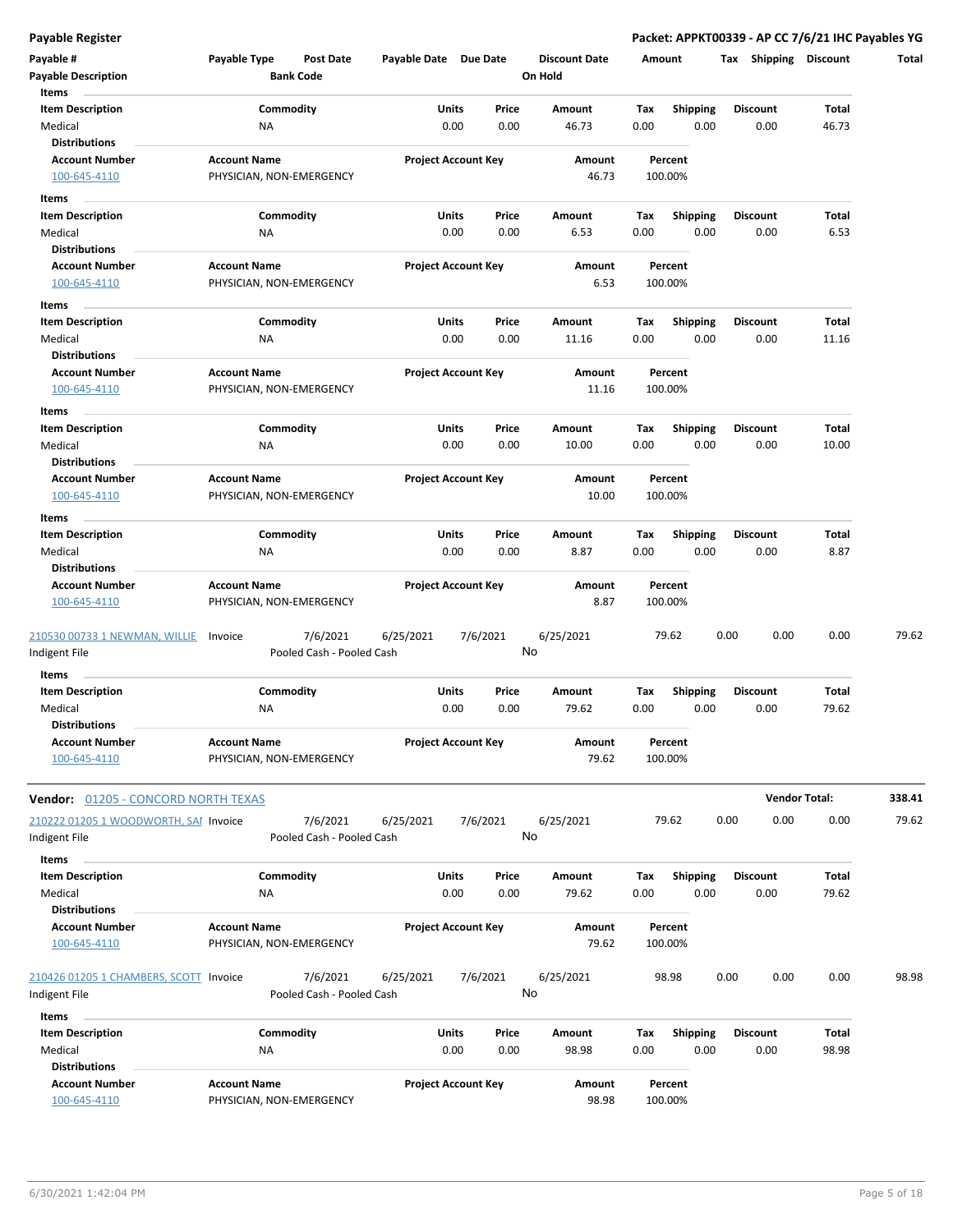| <b>Payable Register</b>                                 |                                             |                                       |              |                                |                                 |             |                         |      |                         |                          | Packet: APPKT00339 - AP CC 7/6/21 IHC Payables YG |
|---------------------------------------------------------|---------------------------------------------|---------------------------------------|--------------|--------------------------------|---------------------------------|-------------|-------------------------|------|-------------------------|--------------------------|---------------------------------------------------|
| Payable #<br><b>Payable Description</b>                 | Payable Type                                | <b>Post Date</b><br><b>Bank Code</b>  | Payable Date | <b>Due Date</b>                | <b>Discount Date</b><br>On Hold |             | Amount                  | Тах  |                         | <b>Shipping Discount</b> | Total                                             |
| 210428 01205 1 WOODALL, DAVID<br>Indigent File          | Invoice                                     | 7/6/2021<br>Pooled Cash - Pooled Cash | 6/25/2021    | 7/6/2021                       | 6/25/2021<br>No                 |             | 105.40                  | 0.00 | 0.00                    | 0.00                     | 105.40                                            |
| Items                                                   |                                             |                                       |              |                                |                                 |             |                         |      |                         |                          |                                                   |
| <b>Item Description</b>                                 |                                             | Commodity                             |              | <b>Units</b><br>Price          | Amount                          | Tax         | <b>Shipping</b>         |      | <b>Discount</b>         | Total                    |                                                   |
| Medical                                                 | ΝA                                          |                                       |              | 0.00<br>0.00                   | 98.98                           | 0.00        | 0.00                    |      | 0.00                    | 98.98                    |                                                   |
| <b>Distributions</b>                                    |                                             |                                       |              |                                |                                 |             |                         |      |                         |                          |                                                   |
| <b>Account Number</b>                                   | <b>Account Name</b>                         |                                       |              | <b>Project Account Key</b>     | Amount                          |             | Percent                 |      |                         |                          |                                                   |
| 100-645-4110                                            |                                             | PHYSICIAN, NON-EMERGENCY              |              |                                |                                 | 98.98       | 100.00%                 |      |                         |                          |                                                   |
| Items                                                   |                                             |                                       |              |                                |                                 |             |                         |      |                         |                          |                                                   |
| <b>Item Description</b>                                 |                                             | Commodity                             |              | Units<br>Price                 | Amount                          | Tax         | <b>Shipping</b>         |      | <b>Discount</b>         | Total                    |                                                   |
| Medical                                                 | NA                                          |                                       |              | 0.00<br>0.00                   | 6.42                            | 0.00        | 0.00                    |      | 0.00                    | 6.42                     |                                                   |
| <b>Distributions</b>                                    |                                             |                                       |              |                                |                                 |             |                         |      |                         |                          |                                                   |
| <b>Account Number</b>                                   | <b>Account Name</b>                         |                                       |              | <b>Project Account Key</b>     | Amount                          |             | Percent                 |      |                         |                          |                                                   |
| 100-645-4110                                            |                                             | PHYSICIAN, NON-EMERGENCY              |              |                                |                                 | 6.42        | 100.00%                 |      |                         |                          |                                                   |
| SO40350 01205 1 PIPER, ANDY DE<br>Indigent File         | Invoice                                     | 7/6/2021<br>Pooled Cash - Pooled Cash | 6/25/2021    | 7/6/2021                       | 6/25/2021<br>No                 |             | 54.41                   | 0.00 | 0.00                    | 0.00                     | 54.41                                             |
| Items                                                   |                                             |                                       |              |                                |                                 |             |                         |      |                         |                          |                                                   |
| <b>Item Description</b><br>Medical                      | ΝA                                          | Commodity                             |              | Units<br>Price<br>0.00<br>0.00 | <b>Amount</b><br>54.41          | Tax<br>0.00 | <b>Shipping</b><br>0.00 |      | <b>Discount</b><br>0.00 | <b>Total</b><br>54.41    |                                                   |
| <b>Distributions</b>                                    |                                             |                                       |              |                                |                                 |             |                         |      |                         |                          |                                                   |
| <b>Account Number</b><br>100-565-4050                   | <b>Account Name</b><br>PRISONER MEDICAL     |                                       |              | <b>Project Account Key</b>     | Amount                          | 54.41       | Percent<br>100.00%      |      |                         |                          |                                                   |
| <b>Vendor: 00965 - DATA RX MANAGEMENT</b>               |                                             |                                       |              |                                |                                 |             |                         |      |                         | <b>Vendor Total:</b>     | 1,327.84                                          |
| 130819 00965 30 PLESS, HELEN E<br>Indigent File         | Invoice                                     | 7/6/2021<br>Pooled Cash - Pooled Cash | 6/25/2021    | 7/6/2021                       | 6/25/2021<br>No                 |             | 39.08                   | 0.00 | 0.00                    | 0.00                     | 39.08                                             |
| Items                                                   |                                             |                                       |              |                                |                                 |             |                         |      |                         |                          |                                                   |
| <b>Item Description</b>                                 |                                             | Commodity                             |              | Units<br>Price                 | Amount                          | Tax         | <b>Shipping</b>         |      | <b>Discount</b>         | Total                    |                                                   |
| Medical                                                 | ΝA                                          |                                       |              | 0.00<br>0.00                   | 39.08                           | 0.00        | 0.00                    |      | 0.00                    | 39.08                    |                                                   |
| <b>Distributions</b>                                    |                                             |                                       |              |                                |                                 |             |                         |      |                         |                          |                                                   |
| <b>Account Number</b><br>100-645-4120                   | <b>Account Name</b><br>PRESCRIPTIONS, DRUGS |                                       |              | <b>Project Account Key</b>     | Amount                          | 39.08       | Percent<br>100.00%      |      |                         |                          |                                                   |
| 170305 00965 26 MCCOMBS, JOLIN Invoice<br>Indigent File |                                             | 7/6/2021<br>Pooled Cash - Pooled Cash | 6/25/2021    | 7/6/2021                       | 6/25/2021<br>No                 |             | 299.49                  | 0.00 | 0.00                    | 0.00                     | 299.49                                            |
|                                                         |                                             |                                       |              |                                |                                 |             |                         |      |                         |                          |                                                   |
| Items<br><b>Item Description</b>                        |                                             | Commodity                             |              | Units                          | Amount                          |             |                         |      |                         | <b>Total</b>             |                                                   |
| Medical                                                 | NA                                          |                                       |              | Price<br>0.00<br>0.00          | 105.56                          | Tax<br>0.00 | <b>Shipping</b><br>0.00 |      | <b>Discount</b><br>0.00 | 105.56                   |                                                   |
| <b>Distributions</b>                                    |                                             |                                       |              |                                |                                 |             |                         |      |                         |                          |                                                   |
| <b>Account Number</b>                                   | <b>Account Name</b>                         |                                       |              | <b>Project Account Key</b>     | Amount                          |             | Percent                 |      |                         |                          |                                                   |
| 100-645-4120                                            | PRESCRIPTIONS, DRUGS                        |                                       |              |                                | 105.56                          |             | 100.00%                 |      |                         |                          |                                                   |
| Items                                                   |                                             |                                       |              |                                |                                 |             |                         |      |                         |                          |                                                   |
| <b>Item Description</b>                                 |                                             | Commodity                             |              | Units<br>Price                 | Amount                          | Тах         | <b>Shipping</b>         |      | <b>Discount</b>         | Total                    |                                                   |
| Medical                                                 | ΝA                                          |                                       |              | 0.00<br>0.00                   | 72.67                           | 0.00        | 0.00                    |      | 0.00                    | 72.67                    |                                                   |
| <b>Distributions</b>                                    |                                             |                                       |              |                                |                                 |             |                         |      |                         |                          |                                                   |
| <b>Account Number</b>                                   | <b>Account Name</b>                         |                                       |              | <b>Project Account Key</b>     | Amount                          |             | Percent                 |      |                         |                          |                                                   |
| 100-645-4120                                            | PRESCRIPTIONS, DRUGS                        |                                       |              |                                |                                 | 72.67       | 100.00%                 |      |                         |                          |                                                   |
| Items                                                   |                                             |                                       |              |                                |                                 |             |                         |      |                         |                          |                                                   |
| <b>Item Description</b>                                 |                                             | Commodity                             |              | Units<br>Price                 | Amount                          | Tax         | <b>Shipping</b>         |      | <b>Discount</b>         | Total                    |                                                   |
| Medical                                                 | NA                                          |                                       |              | 0.00<br>0.00                   | 121.26                          | 0.00        | 0.00                    |      | 0.00                    | 121.26                   |                                                   |
| <b>Distributions</b>                                    |                                             |                                       |              |                                |                                 |             |                         |      |                         |                          |                                                   |
| <b>Account Number</b>                                   | <b>Account Name</b>                         |                                       |              | <b>Project Account Key</b>     | Amount                          |             | Percent                 |      |                         |                          |                                                   |
| 100-645-4120                                            | PRESCRIPTIONS, DRUGS                        |                                       |              |                                | 121.26                          |             | 100.00%                 |      |                         |                          |                                                   |
| 201205 00965 21 LOYA, SHANNON                           | Invoice                                     | 7/6/2021                              | 6/25/2021    | 7/6/2021                       | 6/25/2021                       |             | 129.32                  | 0.00 | 0.00                    | 0.00                     | 129.32                                            |
| Indigent File                                           |                                             | Pooled Cash - Pooled Cash             |              |                                | No                              |             |                         |      |                         |                          |                                                   |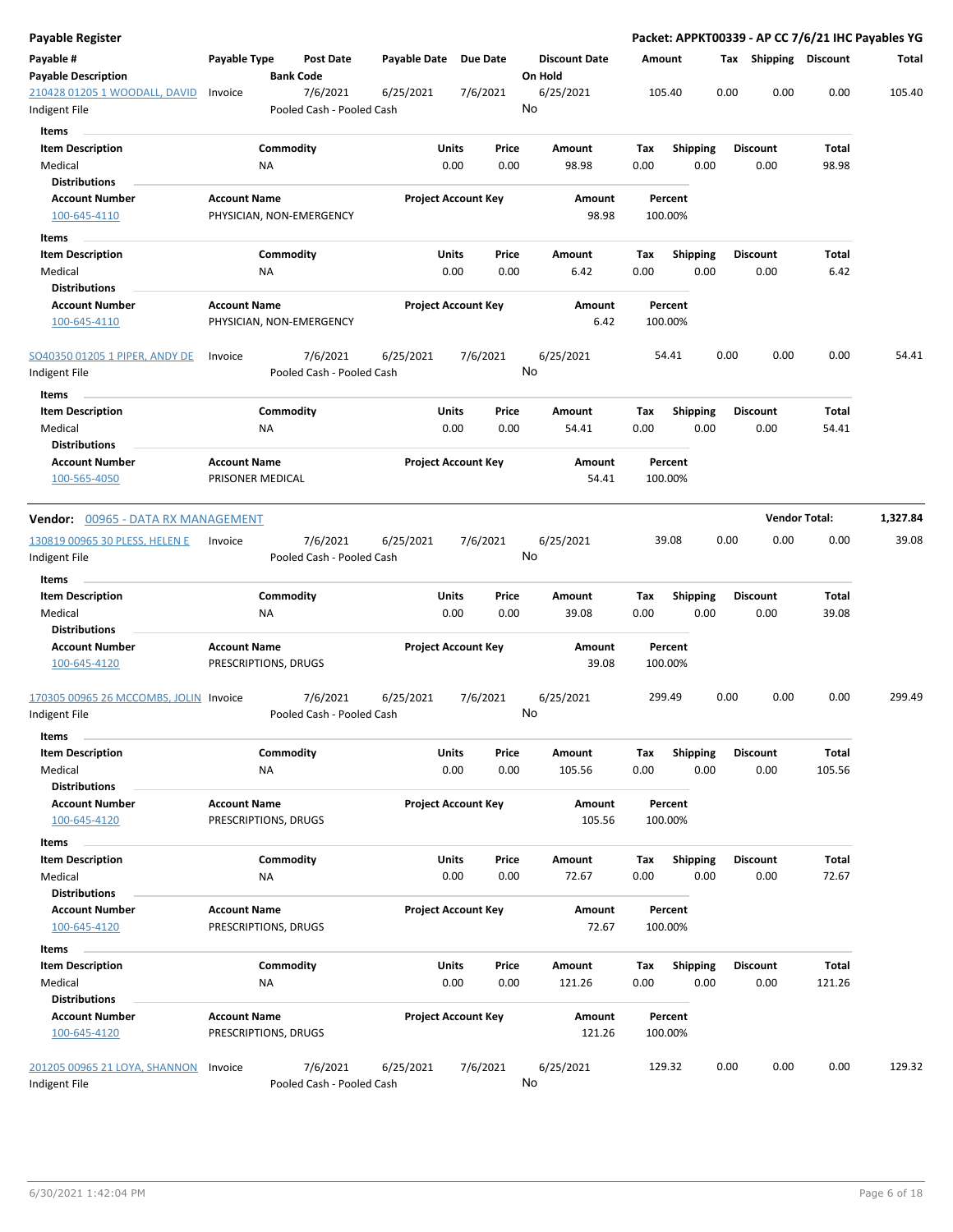| Payable #<br><b>Payable Description</b><br>Items              | Payable Type                                | Post Date<br><b>Bank Code</b>         | Payable Date Due Date |                                            | <b>Discount Date</b><br>On Hold | Amount             |                         | <b>Shipping</b><br>Tax  | <b>Discount</b> | Total  |
|---------------------------------------------------------------|---------------------------------------------|---------------------------------------|-----------------------|--------------------------------------------|---------------------------------|--------------------|-------------------------|-------------------------|-----------------|--------|
| <b>Item Description</b><br>Medical                            | <b>NA</b>                                   | Commodity                             |                       | Units<br>Price<br>0.00<br>0.00             | Amount<br>72.52                 | Tax<br>0.00        | <b>Shipping</b><br>0.00 | <b>Discount</b><br>0.00 | Total<br>72.52  |        |
| <b>Distributions</b><br><b>Account Number</b><br>100-645-4120 | <b>Account Name</b><br>PRESCRIPTIONS, DRUGS |                                       |                       | <b>Project Account Key</b>                 | Amount<br>72.52                 | Percent<br>100.00% |                         |                         |                 |        |
| Items<br><b>Item Description</b>                              |                                             | Commodity                             |                       | Units<br>Price                             | Amount                          | Tax                | <b>Shipping</b>         | Discount                | Total           |        |
| Medical<br><b>Distributions</b><br><b>Account Number</b>      | <b>NA</b><br><b>Account Name</b>            |                                       |                       | 0.00<br>0.00<br><b>Project Account Key</b> | 26.34<br>Amount                 | 0.00<br>Percent    | 0.00                    | 0.00                    | 26.34           |        |
| 100-645-4120<br>Items                                         | PRESCRIPTIONS, DRUGS                        |                                       |                       |                                            | 26.34                           | 100.00%            |                         |                         |                 |        |
| <b>Item Description</b><br>Medical<br><b>Distributions</b>    | ΝA                                          | Commodity                             |                       | Units<br>Price<br>0.00<br>0.00             | Amount<br>30.46                 | Тах<br>0.00        | <b>Shipping</b><br>0.00 | <b>Discount</b><br>0.00 | Total<br>30.46  |        |
| <b>Account Number</b><br>100-645-4120                         | <b>Account Name</b><br>PRESCRIPTIONS, DRUGS |                                       |                       | <b>Project Account Key</b>                 | Amount<br>30.46                 | Percent<br>100.00% |                         |                         |                 |        |
| 210222 00965 5 WOODWORTH, SAI Invoice<br>Indigent File        |                                             | 7/6/2021<br>Pooled Cash - Pooled Cash | 6/25/2021             | 7/6/2021                                   | 6/25/2021<br>No                 | 59.45              |                         | 0.00<br>0.00            | 0.00            | 59.45  |
| Items                                                         |                                             |                                       |                       |                                            |                                 |                    |                         |                         |                 |        |
| <b>Item Description</b><br>Medical<br><b>Distributions</b>    | ΝA                                          | Commodity                             |                       | <b>Units</b><br>Price<br>0.00<br>0.00      | Amount<br>59.45                 | Tax<br>0.00        | <b>Shipping</b><br>0.00 | <b>Discount</b><br>0.00 | Total<br>59.45  |        |
| <b>Account Number</b><br>100-645-4120                         | <b>Account Name</b><br>PRESCRIPTIONS, DRUGS |                                       |                       | <b>Project Account Key</b>                 | Amount<br>59.45                 | Percent<br>100.00% |                         |                         |                 |        |
| 210324 00965 5 BRESHERS, KELLI<br>Indigent File               | Invoice                                     | 7/6/2021<br>Pooled Cash - Pooled Cash | 6/25/2021             | 7/6/2021                                   | 6/25/2021<br>No                 | 62.52              |                         | 0.00<br>0.00            | 0.00            | 62.52  |
| Items                                                         |                                             |                                       |                       |                                            |                                 |                    |                         |                         |                 |        |
| <b>Item Description</b><br>Medical                            | NA                                          | Commodity                             |                       | Units<br>Price<br>0.00<br>0.00             | Amount<br>62.52                 | Tax<br>0.00        | Shipping<br>0.00        | <b>Discount</b><br>0.00 | Total<br>62.52  |        |
| <b>Distributions</b><br><b>Account Number</b><br>100-645-4120 | <b>Account Name</b><br>PRESCRIPTIONS, DRUGS |                                       |                       | <b>Project Account Key</b>                 | Amount<br>62.52                 | Percent<br>100.00% |                         |                         |                 |        |
| 210427 00965 3 SNOW, JERRY DEW Invoice<br>ndigent File        |                                             | 7/6/2021<br>Pooled Cash - Pooled Cash | 6/25/2021             | 7/6/2021                                   | 6/25/2021<br>No                 | 561.24             |                         | 0.00<br>0.00            | 0.00            | 561.24 |
| Items                                                         |                                             |                                       |                       |                                            |                                 |                    |                         |                         |                 |        |
| <b>Item Description</b><br>Medical                            | <b>NA</b>                                   | Commodity                             |                       | Units<br>Price<br>0.00<br>0.00             | Amount<br>187.08                | Tax<br>0.00        | <b>Shipping</b><br>0.00 | <b>Discount</b><br>0.00 | Total<br>187.08 |        |
| <b>Distributions</b><br><b>Account Number</b><br>100-645-4120 | <b>Account Name</b><br>PRESCRIPTIONS, DRUGS |                                       |                       | <b>Project Account Key</b>                 | Amount<br>187.08                | Percent<br>100.00% |                         |                         |                 |        |
| Items<br><b>Item Description</b>                              |                                             |                                       |                       |                                            |                                 |                    |                         |                         | Total           |        |
| Medical<br><b>Distributions</b>                               | ΝA                                          | Commodity                             |                       | Units<br>Price<br>0.00<br>0.00             | Amount<br>187.08                | Tax<br>0.00        | <b>Shipping</b><br>0.00 | <b>Discount</b><br>0.00 | 187.08          |        |
| <b>Account Number</b><br>100-645-4120                         | <b>Account Name</b><br>PRESCRIPTIONS, DRUGS |                                       |                       | <b>Project Account Key</b>                 | Amount<br>187.08                | Percent<br>100.00% |                         |                         |                 |        |
| Items<br><b>Item Description</b><br>Medical                   | NA                                          | Commodity                             |                       | Units<br>Price<br>0.00<br>0.00             | Amount<br>187.08                | Tax<br>0.00        | <b>Shipping</b><br>0.00 | <b>Discount</b><br>0.00 | Total<br>187.08 |        |
| <b>Distributions</b><br><b>Account Number</b><br>100-645-4120 | <b>Account Name</b><br>PRESCRIPTIONS, DRUGS |                                       |                       | <b>Project Account Key</b>                 | Amount<br>187.08                | Percent<br>100.00% |                         |                         |                 |        |
| 210634 00965 1 CHEAKAS, TERRI<br>Indigent File                | Invoice                                     | 7/6/2021<br>Pooled Cash - Pooled Cash | 6/25/2021             | 7/6/2021                                   | 6/25/2021<br>No                 | 32.41              |                         | 0.00<br>0.00            | 0.00            | 32.41  |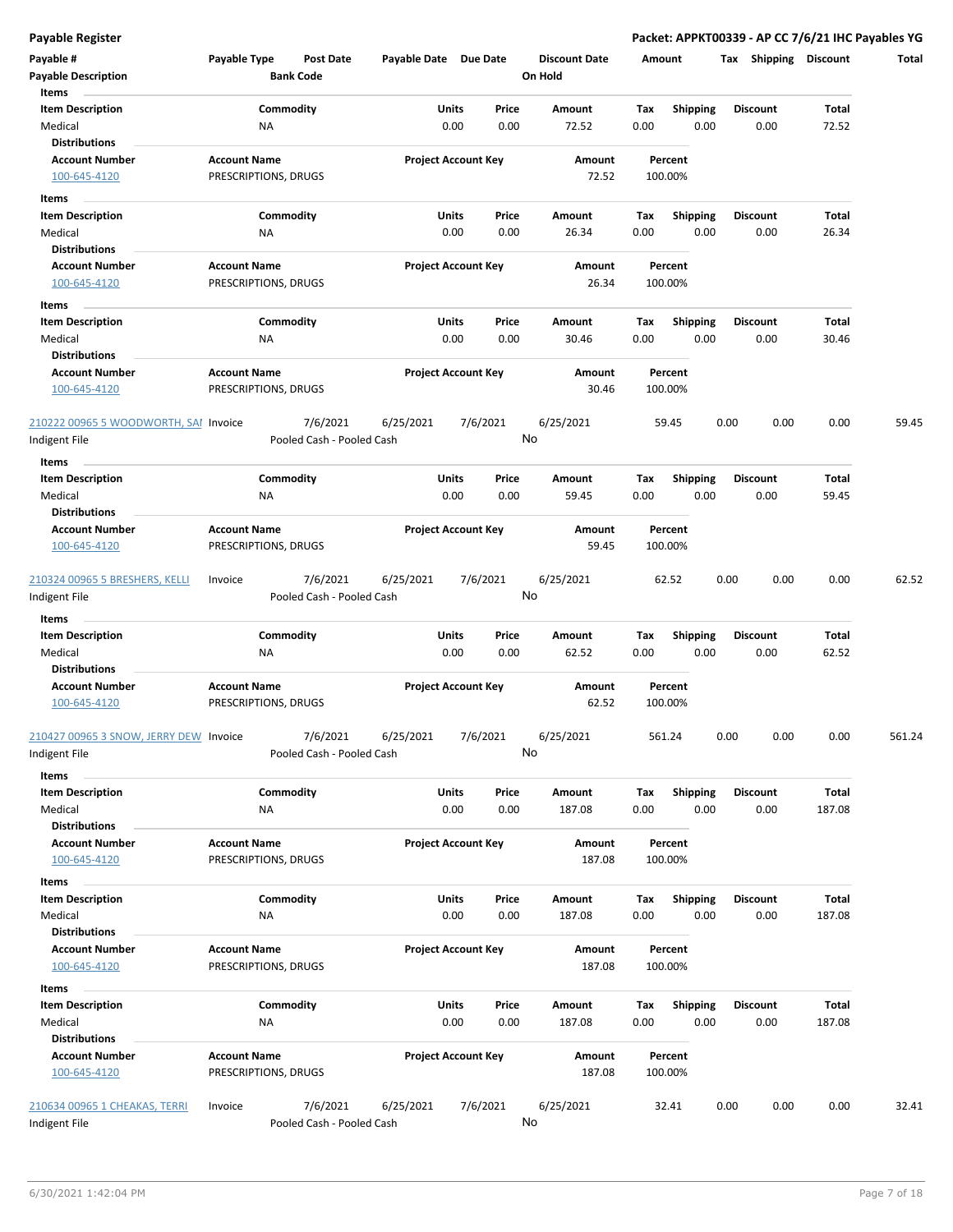| <b>Payable Register</b>                           |                                                      |                           |                            |                                 |             |                         | Packet: APPKT00339 - AP CC 7/6/21 IHC Payables YG |                      |        |
|---------------------------------------------------|------------------------------------------------------|---------------------------|----------------------------|---------------------------------|-------------|-------------------------|---------------------------------------------------|----------------------|--------|
| Payable #                                         | Payable Type<br><b>Post Date</b><br><b>Bank Code</b> | Payable Date Due Date     |                            | <b>Discount Date</b><br>On Hold | Amount      |                         | Tax Shipping Discount                             |                      | Total  |
| <b>Payable Description</b>                        |                                                      |                           |                            |                                 |             |                         |                                                   |                      |        |
| Items                                             |                                                      |                           |                            |                                 |             |                         |                                                   |                      |        |
| <b>Item Description</b>                           | Commodity                                            |                           | Units<br>Price             | Amount                          | Tax         | <b>Shipping</b>         | <b>Discount</b>                                   | Total                |        |
| Medical<br><b>Distributions</b>                   | <b>NA</b>                                            |                           | 0.00<br>0.00               | 32.41                           | 0.00        | 0.00                    | 0.00                                              | 32.41                |        |
|                                                   |                                                      |                           |                            |                                 |             |                         |                                                   |                      |        |
| <b>Account Number</b><br>100-645-4120             | <b>Account Name</b><br>PRESCRIPTIONS, DRUGS          |                           | <b>Project Account Key</b> | Amount<br>32.41                 |             | Percent<br>100.00%      |                                                   |                      |        |
| 930026 00965 86 ROBERTS, MELIS                    | 7/6/2021<br>Invoice                                  | 6/25/2021                 | 7/6/2021                   | 6/25/2021                       |             | 144.33                  | 0.00<br>0.00                                      | 0.00                 | 144.33 |
| Indigent File                                     |                                                      | Pooled Cash - Pooled Cash |                            | No                              |             |                         |                                                   |                      |        |
|                                                   |                                                      |                           |                            |                                 |             |                         |                                                   |                      |        |
| Items                                             |                                                      |                           |                            |                                 |             |                         |                                                   |                      |        |
| <b>Item Description</b>                           | Commodity                                            |                           | Units<br>Price             | Amount                          | Tax         | <b>Shipping</b>         | <b>Discount</b>                                   | Total                |        |
| Medical                                           | ΝA                                                   |                           | 0.00<br>0.00               | 57.61                           | 0.00        | 0.00                    | 0.00                                              | 57.61                |        |
| <b>Distributions</b>                              |                                                      |                           |                            |                                 |             |                         |                                                   |                      |        |
| <b>Account Number</b>                             | <b>Account Name</b>                                  |                           | <b>Project Account Key</b> | Amount                          |             | Percent                 |                                                   |                      |        |
| 100-645-4120                                      | PRESCRIPTIONS, DRUGS                                 |                           |                            | 57.61                           |             | 100.00%                 |                                                   |                      |        |
| Items                                             |                                                      |                           |                            |                                 |             |                         |                                                   |                      |        |
| <b>Item Description</b>                           | Commodity                                            |                           | Units<br>Price             | Amount                          | Tax         | <b>Shipping</b>         | <b>Discount</b>                                   | Total                |        |
| Medical                                           | <b>NA</b>                                            |                           | 0.00<br>0.00               | 58.06                           | 0.00        | 0.00                    | 0.00                                              | 58.06                |        |
| <b>Distributions</b>                              |                                                      |                           |                            |                                 |             |                         |                                                   |                      |        |
| <b>Account Number</b>                             | <b>Account Name</b>                                  |                           | <b>Project Account Key</b> | Amount                          |             | Percent                 |                                                   |                      |        |
| 100-645-4120                                      | PRESCRIPTIONS, DRUGS                                 |                           |                            | 58.06                           |             | 100.00%                 |                                                   |                      |        |
| Items                                             |                                                      |                           |                            |                                 |             |                         |                                                   |                      |        |
| <b>Item Description</b>                           | Commodity                                            |                           | Units<br>Price             | Amount                          | Tax         | <b>Shipping</b>         | <b>Discount</b>                                   | Total                |        |
| Medical                                           | <b>NA</b>                                            |                           | 0.00<br>0.00               | 19.33                           | 0.00        | 0.00                    | 0.00                                              | 19.33                |        |
| <b>Distributions</b>                              |                                                      |                           |                            |                                 |             |                         |                                                   |                      |        |
| <b>Account Number</b>                             | <b>Account Name</b>                                  |                           | <b>Project Account Key</b> | Amount                          |             | Percent                 |                                                   |                      |        |
| 100-645-4120                                      | PRESCRIPTIONS, DRUGS                                 |                           |                            | 19.33                           |             | 100.00%                 |                                                   |                      |        |
|                                                   |                                                      |                           |                            |                                 |             |                         |                                                   |                      |        |
| Items                                             |                                                      |                           |                            |                                 |             |                         |                                                   |                      |        |
| <b>Item Description</b>                           | Commodity                                            |                           | Units<br>Price             | Amount                          | Тах         | <b>Shipping</b>         | <b>Discount</b>                                   | Total                |        |
| Medical                                           | <b>NA</b>                                            |                           | 0.00<br>0.00               | 9.33                            | 0.00        | 0.00                    | 0.00                                              | 9.33                 |        |
| <b>Distributions</b>                              |                                                      |                           |                            |                                 |             |                         |                                                   |                      |        |
| <b>Account Number</b>                             | <b>Account Name</b>                                  |                           | <b>Project Account Key</b> | Amount                          |             | Percent                 |                                                   |                      |        |
| 100-645-4090                                      | <b>DIABETIC SUPPLIES</b>                             |                           |                            | 9.33                            |             | 100.00%                 |                                                   |                      |        |
| Vendor: 01194 - HEART CLINIC OF PARIS             |                                                      |                           |                            |                                 |             |                         |                                                   | <b>Vendor Total:</b> | 67.24  |
| 210324 01194 1 BRESHERS, KELLI                    | 7/6/2021<br>Invoice                                  | 6/25/2021                 | 7/6/2021                   | 6/25/2021                       |             | 67.24                   | 0.00<br>0.00                                      | 0.00                 | 67.24  |
| Indigent File                                     |                                                      | Pooled Cash - Pooled Cash |                            | No                              |             |                         |                                                   |                      |        |
| <b>Items</b>                                      |                                                      |                           |                            |                                 |             |                         |                                                   |                      |        |
| <b>Item Description</b>                           | Commodity                                            |                           | Units<br>Price             | Amount                          | Tax         | <b>Shipping</b>         | <b>Discount</b>                                   | Total                |        |
| Medical                                           | NA                                                   |                           | 0.00<br>0.00               | 54.41                           | 0.00        | 0.00                    | 0.00                                              | 54.41                |        |
| <b>Distributions</b>                              |                                                      |                           |                            |                                 |             |                         |                                                   |                      |        |
| <b>Account Number</b>                             | <b>Account Name</b>                                  |                           | <b>Project Account Key</b> | Amount                          |             | Percent                 |                                                   |                      |        |
| 100-645-4110                                      | PHYSICIAN, NON-EMERGENCY                             |                           |                            | 54.41                           |             | 100.00%                 |                                                   |                      |        |
| Items                                             |                                                      |                           |                            |                                 |             |                         |                                                   |                      |        |
| <b>Item Description</b>                           | Commodity                                            |                           | Units<br>Price             | Amount                          | Тах         | Shipping                | <b>Discount</b>                                   | Total                |        |
| Medical                                           | NA                                                   |                           | 0.00<br>0.00               | 12.83                           | 0.00        | 0.00                    | 0.00                                              | 12.83                |        |
| <b>Distributions</b>                              |                                                      |                           |                            |                                 |             |                         |                                                   |                      |        |
| <b>Account Number</b>                             | <b>Account Name</b>                                  |                           | <b>Project Account Key</b> | Amount                          |             | Percent                 |                                                   |                      |        |
| 100-645-4110                                      | PHYSICIAN, NON-EMERGENCY                             |                           |                            | 12.83                           |             | 100.00%                 |                                                   |                      |        |
|                                                   |                                                      |                           |                            |                                 |             |                         |                                                   |                      |        |
| <b>Vendor: 01258 - McGrael Urology Associates</b> |                                                      |                           |                            |                                 |             |                         |                                                   | <b>Vendor Total:</b> | 82.28  |
| SO10959 01258 1 ROSS, SHANNON Invoice             | 7/6/2021                                             | 6/25/2021                 | 7/6/2021                   | 6/25/2021                       |             | 82.28                   | 0.00<br>0.00                                      | 0.00                 | 82.28  |
| Indigent File                                     |                                                      | Pooled Cash - Pooled Cash |                            | No                              |             |                         |                                                   |                      |        |
| Items                                             |                                                      |                           |                            |                                 |             |                         |                                                   |                      |        |
| <b>Item Description</b>                           | Commodity                                            |                           | Units<br>Price             | Amount                          |             |                         | <b>Discount</b>                                   | Total                |        |
| Medical                                           | NA                                                   |                           | 0.00<br>0.00               | 79.62                           | Тах<br>0.00 | <b>Shipping</b><br>0.00 | 0.00                                              | 79.62                |        |
| <b>Distributions</b>                              |                                                      |                           |                            |                                 |             |                         |                                                   |                      |        |
| <b>Account Number</b>                             | <b>Account Name</b>                                  |                           | <b>Project Account Key</b> | Amount                          |             | Percent                 |                                                   |                      |        |
| 100-565-4050                                      | PRISONER MEDICAL                                     |                           |                            | 79.62                           |             | 100.00%                 |                                                   |                      |        |
|                                                   |                                                      |                           |                            |                                 |             |                         |                                                   |                      |        |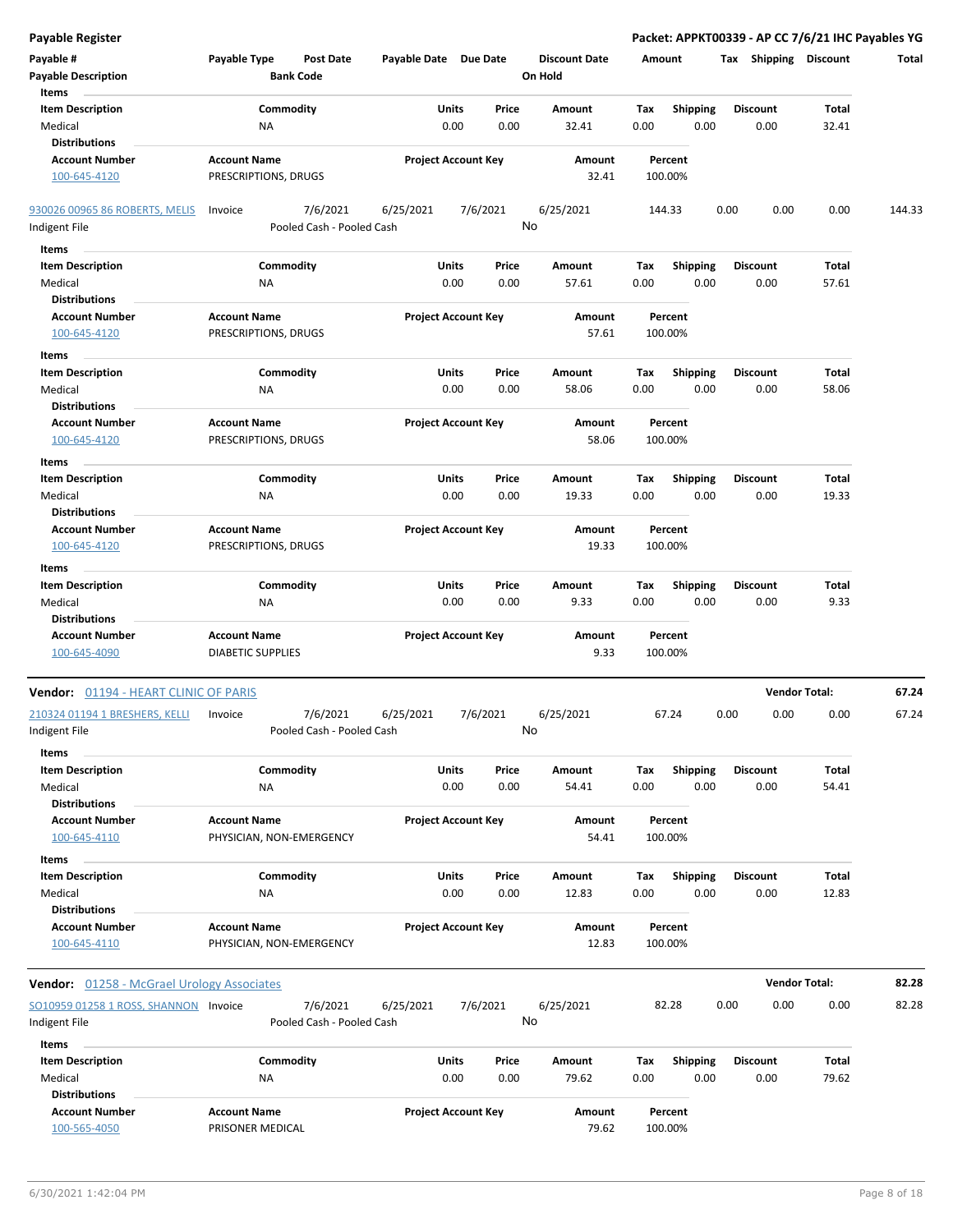| <b>Payable Register</b>                                             |                                         |                                       |                       |                            |               |                                 |             |                         |      |                         | Packet: APPKT00339 - AP CC 7/6/21 IHC Payables YG |        |
|---------------------------------------------------------------------|-----------------------------------------|---------------------------------------|-----------------------|----------------------------|---------------|---------------------------------|-------------|-------------------------|------|-------------------------|---------------------------------------------------|--------|
| Payable #<br><b>Payable Description</b>                             | Payable Type                            | <b>Post Date</b><br><b>Bank Code</b>  | Payable Date Due Date |                            |               | <b>Discount Date</b><br>On Hold | Amount      |                         |      | Tax Shipping Discount   |                                                   | Total  |
| Items<br><b>Item Description</b><br>Medical                         | NA                                      | Commodity                             |                       | Units<br>0.00              | Price<br>0.00 | Amount<br>2.66                  | Tax<br>0.00 | <b>Shipping</b><br>0.00 |      | <b>Discount</b><br>0.00 | Total<br>2.66                                     |        |
| <b>Distributions</b><br><b>Account Number</b><br>100-565-4050       | <b>Account Name</b><br>PRISONER MEDICAL |                                       |                       | <b>Project Account Key</b> |               | Amount<br>2.66                  | 100.00%     | Percent                 |      |                         |                                                   |        |
| Vendor: 01231 - North Texas Comprehensive Cardiology                |                                         |                                       |                       |                            |               |                                 |             |                         |      | <b>Vendor Total:</b>    |                                                   | 102.33 |
| 210427 01231 2 SNOW, JERRY DEW Invoice<br>Indigent File             |                                         | 7/6/2021<br>Pooled Cash - Pooled Cash | 6/25/2021             | 7/6/2021                   |               | 6/25/2021<br>No                 |             | 55.60                   | 0.00 | 0.00                    | 0.00                                              | 55.60  |
| Items<br><b>Item Description</b><br>Medical<br><b>Distributions</b> | NA                                      | Commodity                             |                       | Units<br>0.00              | Price<br>0.00 | Amount<br>55.60                 | Tax<br>0.00 | Shipping<br>0.00        |      | <b>Discount</b><br>0.00 | Total<br>55.60                                    |        |
| Account Number<br>100-645-4110                                      | <b>Account Name</b>                     | PHYSICIAN, NON-EMERGENCY              |                       | <b>Project Account Key</b> |               | <b>Amount</b><br>55.60          | 100.00%     | Percent                 |      |                         |                                                   |        |
| 210427 01231 3 SNOW, JERRY DEW Invoice<br>Indigent File             |                                         | 7/6/2021<br>Pooled Cash - Pooled Cash | 6/25/2021             | 7/6/2021                   |               | 6/25/2021<br>No                 |             | 46.73                   | 0.00 | 0.00                    | 0.00                                              | 46.73  |
| Items<br><b>Item Description</b>                                    |                                         | Commodity                             |                       | Units                      | Price         | Amount                          | Tax         | <b>Shipping</b>         |      | <b>Discount</b>         | Total                                             |        |
| Medical<br><b>Distributions</b>                                     | NA                                      |                                       |                       | 0.00                       | 0.00          | 46.73                           | 0.00        | 0.00                    |      | 0.00                    | 46.73                                             |        |
| <b>Account Number</b><br>100-645-4110                               | <b>Account Name</b>                     | PHYSICIAN, NON-EMERGENCY              |                       | <b>Project Account Key</b> |               | Amount<br>46.73                 | 100.00%     | Percent                 |      |                         |                                                   |        |
| <b>Vendor: 00029 - PARIS REGIONAL MEDICAL CENTER</b>                |                                         |                                       |                       |                            |               |                                 |             |                         |      | <b>Vendor Total:</b>    |                                                   | 806.32 |
| SO40443 00029 1 PARRISH III, R<br>Indigent File                     | Invoice                                 | 7/6/2021<br>Pooled Cash - Pooled Cash | 6/25/2021             | 7/6/2021                   |               | 6/25/2021<br>No                 | 806.32      |                         | 0.00 | 0.00                    | 0.00                                              | 806.32 |
| <b>Items</b>                                                        |                                         |                                       |                       |                            |               |                                 |             |                         |      |                         |                                                   |        |
| <b>Item Description</b><br>Medical<br><b>Distributions</b>          | NA                                      | Commodity                             |                       | Units<br>0.00              | Price<br>0.00 | Amount<br>806.32                | Tax<br>0.00 | <b>Shipping</b><br>0.00 |      | <b>Discount</b><br>0.00 | Total<br>806.32                                   |        |
| <b>Account Number</b><br>100-565-4050                               | <b>Account Name</b><br>PRISONER MEDICAL |                                       |                       | <b>Project Account Key</b> |               | Amount<br>806.32                | 100.00%     | Percent                 |      |                         |                                                   |        |
| Vendor: 01249 - QUESTCARE HOSPITALISTS P L L C                      |                                         |                                       |                       |                            |               |                                 |             |                         |      | <b>Vendor Total:</b>    |                                                   | 245.15 |
| 210426 01249 1 CHAMBERS, SCOTT Invoice<br>Indigent File             |                                         | 7/6/2021<br>Pooled Cash - Pooled Cash | 6/25/2021             | 7/6/2021                   |               | 6/25/2021<br>No                 |             | 59.95                   | 0.00 | 0.00                    | 0.00                                              | 59.95  |
| Items<br><b>Item Description</b><br>Medical                         | NA                                      | Commodity                             |                       | Units<br>0.00              | Price<br>0.00 | Amount<br>59.95                 | Tax<br>0.00 | <b>Shipping</b><br>0.00 |      | <b>Discount</b><br>0.00 | Total<br>59.95                                    |        |
| <b>Distributions</b><br><b>Account Number</b><br>100-645-4110       | <b>Account Name</b>                     | PHYSICIAN, NON-EMERGENCY              |                       | <b>Project Account Key</b> |               | <b>Amount</b><br>59.95          | 100.00%     | Percent                 |      |                         |                                                   |        |
| 210426 01249 2 CHAMBERS, SCOTT Invoice<br>Indigent File             |                                         | 7/6/2021<br>Pooled Cash - Pooled Cash | 6/25/2021             | 7/6/2021                   |               | 6/25/2021<br>No                 | 185.20      |                         | 0.00 | 0.00                    | 0.00                                              | 185.20 |
| Items<br><b>Item Description</b><br>Medical                         | NA                                      | Commodity                             |                       | Units<br>0.00              | Price<br>0.00 | Amount<br>59.95                 | Tax<br>0.00 | <b>Shipping</b><br>0.00 |      | <b>Discount</b><br>0.00 | Total<br>59.95                                    |        |
| <b>Distributions</b><br><b>Account Number</b><br>100-645-4110       | <b>Account Name</b>                     | PHYSICIAN, NON-EMERGENCY              |                       | <b>Project Account Key</b> |               | Amount<br>59.95                 | 100.00%     | Percent                 |      |                         |                                                   |        |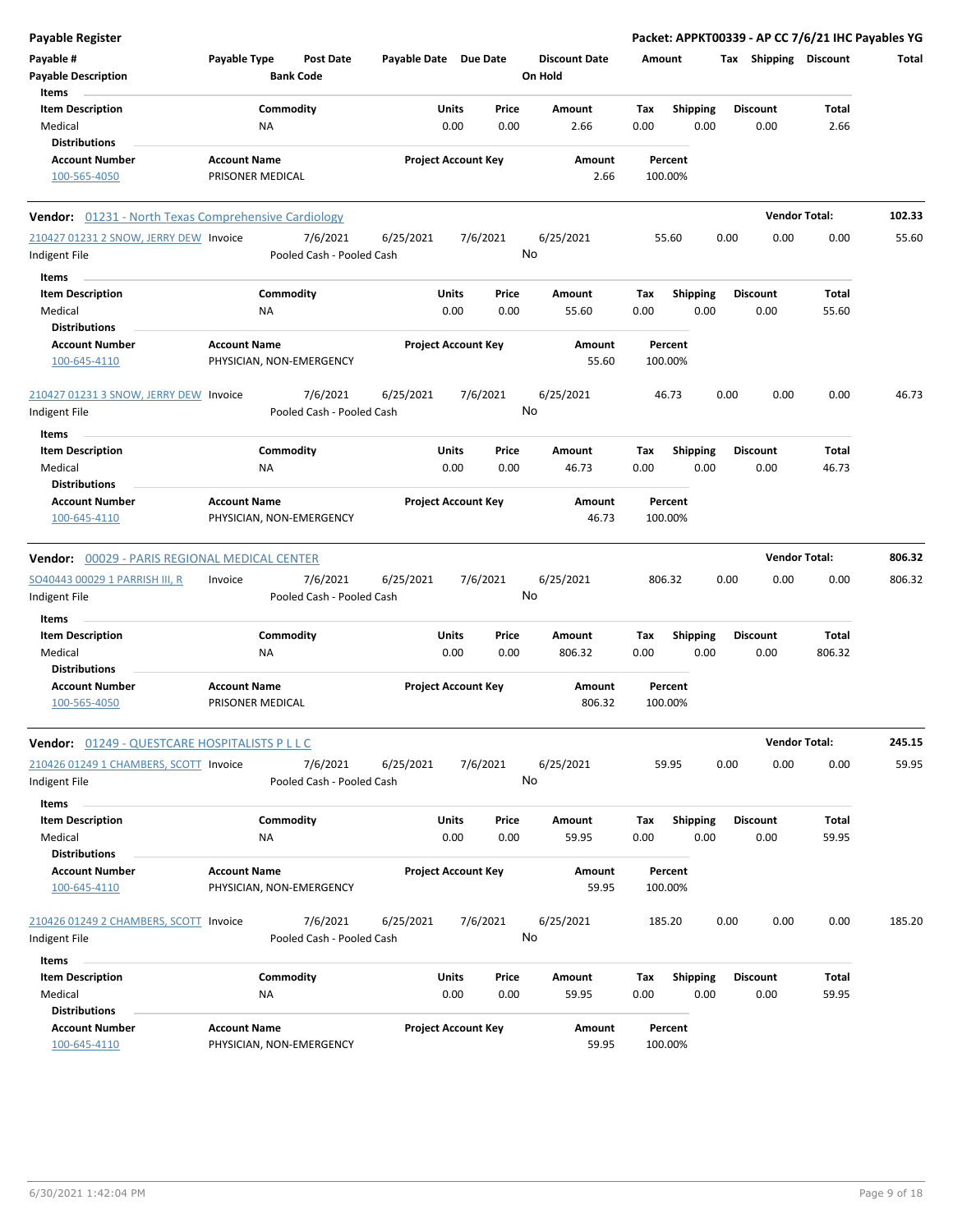| Payable #<br><b>Payable Description</b>                                  | <b>Payable Type</b>                     | <b>Post Date</b><br><b>Bank Code</b>  | Payable Date Due Date |                                            | <b>Discount Date</b><br>On Hold | Amount                     |                         | Shipping<br>Tax         | <b>Discount</b> | Total    |
|--------------------------------------------------------------------------|-----------------------------------------|---------------------------------------|-----------------------|--------------------------------------------|---------------------------------|----------------------------|-------------------------|-------------------------|-----------------|----------|
| Items<br><b>Item Description</b><br>Medical                              | ΝA                                      | Commodity                             |                       | Units<br>Price<br>0.00<br>0.00             | Amount<br>5.35                  | Tax<br>0.00                | <b>Shipping</b><br>0.00 | Discount<br>0.00        | Total<br>5.35   |          |
| <b>Distributions</b><br><b>Account Number</b><br>100-645-4110            | <b>Account Name</b>                     | PHYSICIAN, NON-EMERGENCY              |                       | <b>Project Account Key</b>                 | Amount<br>5.35                  | Percent<br>100.00%         |                         |                         |                 |          |
| Items<br><b>Item Description</b>                                         |                                         | Commodity                             |                       | Units<br>Price                             | Amount                          | Tax                        | Shipping                | <b>Discount</b>         | Total           |          |
| Medical<br><b>Distributions</b><br><b>Account Number</b><br>100-645-4110 | <b>NA</b><br><b>Account Name</b>        | PHYSICIAN, NON-EMERGENCY              |                       | 0.00<br>0.00<br><b>Project Account Key</b> | 59.95<br>Amount<br>59.95        | 0.00<br>Percent<br>100.00% | 0.00                    | 0.00                    | 59.95           |          |
| Items                                                                    |                                         |                                       |                       |                                            |                                 |                            |                         |                         |                 |          |
| <b>Item Description</b><br>Medical<br><b>Distributions</b>               | ΝA                                      | Commodity                             |                       | Units<br>Price<br>0.00<br>0.00             | Amount<br>59.95                 | Tax<br>0.00                | <b>Shipping</b><br>0.00 | Discount<br>0.00        | Total<br>59.95  |          |
| <b>Account Number</b><br>100-645-4110                                    | <b>Account Name</b>                     | PHYSICIAN, NON-EMERGENCY              |                       | <b>Project Account Key</b>                 | Amount<br>59.95                 | Percent<br>100.00%         |                         |                         |                 |          |
| <b>Vendor: 00322 - SHERMAN RADIOLOGY ASSOCIATES</b>                      |                                         |                                       |                       |                                            |                                 |                            |                         | <b>Vendor Total:</b>    |                 | 7.22     |
| 130819 00322 3 PLESS, HELEN ED<br>ndigent File                           | Invoice                                 | 7/6/2021<br>Pooled Cash - Pooled Cash | 6/25/2021             | 7/6/2021                                   | 6/25/2021<br>No                 | 7.22                       |                         | 0.00<br>0.00            | 0.00            | 7.22     |
| Items<br><b>Item Description</b><br>Medical                              | ΝA                                      | Commodity                             |                       | Units<br>Price<br>0.00<br>0.00             | Amount<br>7.22                  | Tax<br>0.00                | <b>Shipping</b><br>0.00 | Discount<br>0.00        | Total<br>7.22   |          |
| <b>Distributions</b><br><b>Account Number</b><br>100-645-4110            | <b>Account Name</b>                     | PHYSICIAN, NON-EMERGENCY              |                       | <b>Project Account Key</b>                 | Amount<br>7.22                  | Percent<br>100.00%         |                         |                         |                 |          |
| <b>Vendor:</b> 00053 - SOUTHWEST MOBILE IMAGING, INC.                    |                                         |                                       |                       |                                            |                                 |                            |                         | <b>Vendor Total:</b>    |                 | 1,025.00 |
| SO13013 00053 1 THOMAS, BRENN, Invoice<br>ndigent File                   |                                         | 7/6/2021<br>Pooled Cash - Pooled Cash | 6/25/2021             | 7/6/2021                                   | 6/25/2021<br>No                 | 75.00                      |                         | 0.00<br>0.00            | 0.00            | 75.00    |
| Items<br><b>Item Description</b>                                         |                                         | Commodity                             |                       | Units<br>Price                             | Amount                          | Tax                        | <b>Shipping</b>         | <b>Discount</b>         | Total           |          |
| Medical<br><b>Distributions</b>                                          | ΝA                                      |                                       |                       | 0.00<br>0.00                               | 75.00                           | 0.00                       | 0.00                    | 0.00                    | 75.00           |          |
| <b>Account Number</b><br>100-565-4050                                    | <b>Account Name</b><br>PRISONER MEDICAL |                                       |                       | <b>Project Account Key</b>                 | Amount<br>75.00                 | Percent<br>100.00%         |                         |                         |                 |          |
| SO15962 00053 3 MORRISON, JERE<br>Indigent File                          | Invoice                                 | 7/6/2021<br>Pooled Cash - Pooled Cash | 6/25/2021             | 7/6/2021                                   | 6/25/2021<br>No                 | 175.00                     |                         | 0.00<br>0.00            | 0.00            | 175.00   |
| Items<br><b>Item Description</b><br>Medical<br><b>Distributions</b>      | ΝA                                      | Commodity                             |                       | <b>Units</b><br>Price<br>0.00<br>0.00      | Amount<br>75.00                 | Tax<br>0.00                | <b>Shipping</b><br>0.00 | <b>Discount</b><br>0.00 | Total<br>75.00  |          |
| <b>Account Number</b><br>100-565-4050                                    | <b>Account Name</b><br>PRISONER MEDICAL |                                       |                       | <b>Project Account Key</b>                 | Amount<br>75.00                 | Percent<br>100.00%         |                         |                         |                 |          |
| Items<br><b>Item Description</b><br>Medical<br><b>Distributions</b>      | NA                                      | Commodity                             |                       | Units<br>Price<br>0.00<br>0.00             | Amount<br>100.00                | Tax<br>0.00                | <b>Shipping</b><br>0.00 | Discount<br>0.00        | Total<br>100.00 |          |
| <b>Account Number</b><br>100-565-4050                                    | <b>Account Name</b><br>PRISONER MEDICAL |                                       |                       | <b>Project Account Key</b>                 | Amount<br>100.00                | Percent<br>100.00%         |                         |                         |                 |          |
| SO2838210 00053 1 RILEY, TIFFA<br>Indigent File                          | Invoice                                 | 7/6/2021<br>Pooled Cash - Pooled Cash | 6/25/2021             | 7/6/2021                                   | 6/25/2021<br>No                 | 75.00                      |                         | 0.00<br>0.00            | 0.00            | 75.00    |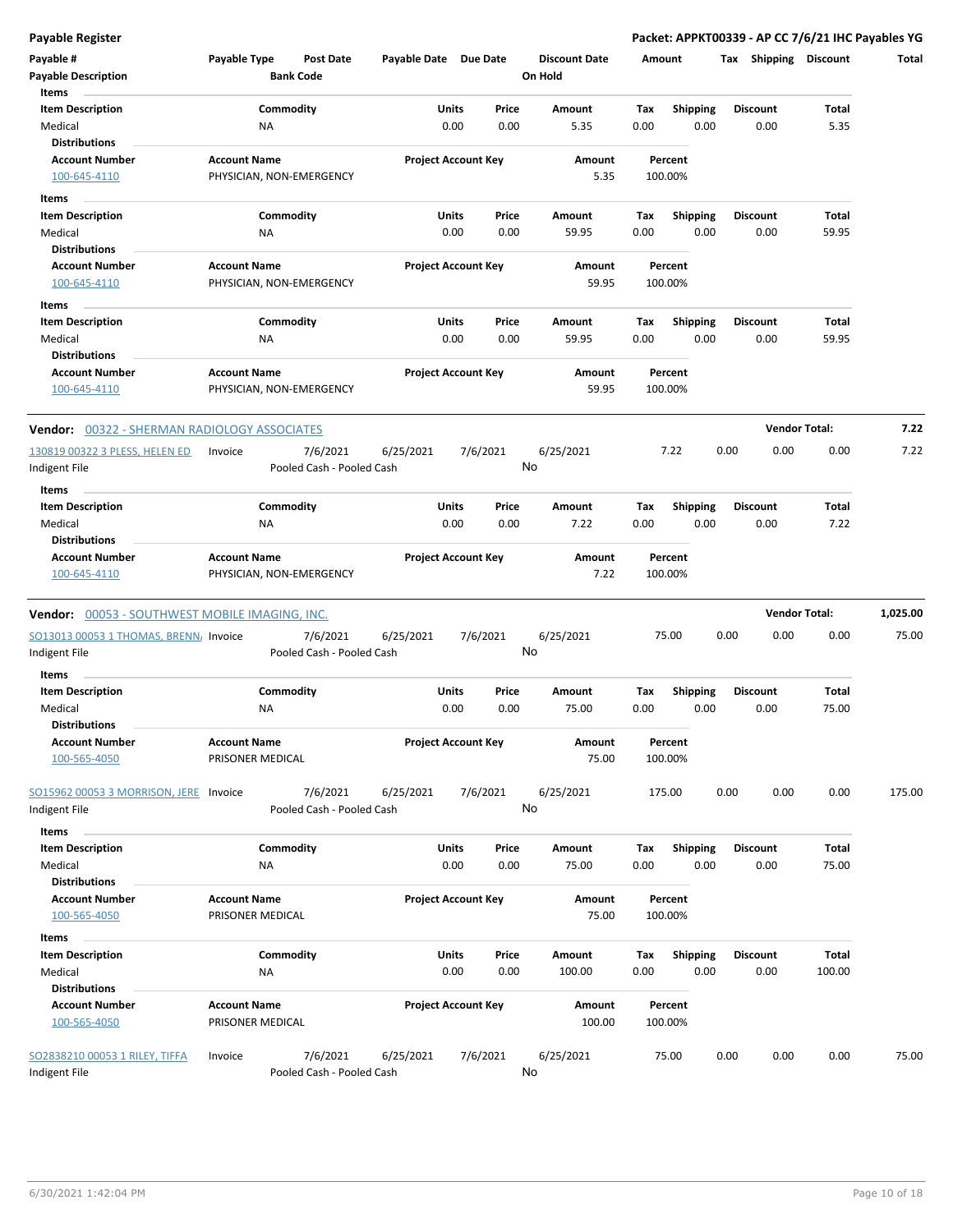| <b>Payable Register</b>                                             |                                         |                                       |                       |                            |                |                                 |                    |                         |      |                         | Packet: APPKT00339 - AP CC 7/6/21 IHC Payables YG |        |
|---------------------------------------------------------------------|-----------------------------------------|---------------------------------------|-----------------------|----------------------------|----------------|---------------------------------|--------------------|-------------------------|------|-------------------------|---------------------------------------------------|--------|
| Payable #<br><b>Payable Description</b>                             | Payable Type                            | <b>Post Date</b><br><b>Bank Code</b>  | Payable Date Due Date |                            |                | <b>Discount Date</b><br>On Hold | Amount             |                         |      |                         | Tax Shipping Discount                             | Total  |
| Items<br><b>Item Description</b><br>Medical<br><b>Distributions</b> |                                         | Commodity<br><b>NA</b>                |                       | Units<br>0.00              | Price<br>0.00  | Amount<br>75.00                 | Tax<br>0.00        | <b>Shipping</b><br>0.00 |      | <b>Discount</b><br>0.00 | Total<br>75.00                                    |        |
| <b>Account Number</b><br>100-565-4050                               | <b>Account Name</b><br>PRISONER MEDICAL |                                       |                       | <b>Project Account Key</b> |                | Amount<br>75.00                 | Percent<br>100.00% |                         |      |                         |                                                   |        |
| <b>SO40172 00053 1 BUTLER, CODY R</b><br>Indigent File              | Invoice                                 | 7/6/2021<br>Pooled Cash - Pooled Cash | 6/25/2021             |                            | 7/6/2021<br>No | 6/25/2021                       | 175.00             |                         | 0.00 | 0.00                    | 0.00                                              | 175.00 |
| Items                                                               |                                         |                                       |                       |                            |                |                                 |                    |                         |      |                         |                                                   |        |
| <b>Item Description</b>                                             |                                         | Commodity                             |                       | Units                      | Price          | Amount                          | Tax                | <b>Shipping</b>         |      | <b>Discount</b>         | Total                                             |        |
| Medical<br><b>Distributions</b>                                     |                                         | ΝA                                    |                       | 0.00                       | 0.00           | 75.00                           | 0.00               | 0.00                    |      | 0.00                    | 75.00                                             |        |
| <b>Account Number</b><br>100-565-4050                               | <b>Account Name</b><br>PRISONER MEDICAL |                                       |                       | <b>Project Account Key</b> |                | Amount<br>75.00                 | Percent<br>100.00% |                         |      |                         |                                                   |        |
| Items                                                               |                                         |                                       |                       |                            |                |                                 |                    |                         |      |                         |                                                   |        |
| <b>Item Description</b><br>Medical                                  |                                         | Commodity<br><b>NA</b>                |                       | <b>Units</b><br>0.00       | Price<br>0.00  | <b>Amount</b><br>100.00         | Tax<br>0.00        | <b>Shipping</b><br>0.00 |      | <b>Discount</b><br>0.00 | Total<br>100.00                                   |        |
| <b>Distributions</b><br><b>Account Number</b><br>100-565-4050       | <b>Account Name</b><br>PRISONER MEDICAL |                                       |                       | <b>Project Account Key</b> |                | Amount<br>100.00                | Percent<br>100.00% |                         |      |                         |                                                   |        |
| SO40426 00053 2 ARMSTRONG, MA Invoice                               |                                         | 7/6/2021                              | 6/25/2021             |                            | 7/6/2021<br>No | 6/25/2021                       | 175.00             |                         | 0.00 | 0.00                    | 0.00                                              | 175.00 |
| Indigent File                                                       |                                         | Pooled Cash - Pooled Cash             |                       |                            |                |                                 |                    |                         |      |                         |                                                   |        |
| Items<br><b>Item Description</b><br>Medical                         |                                         | Commodity<br>NA                       |                       | Units<br>0.00              | Price<br>0.00  | Amount<br>175.00                | Тах<br>0.00        | <b>Shipping</b><br>0.00 |      | <b>Discount</b><br>0.00 | Total<br>175.00                                   |        |
| <b>Distributions</b>                                                |                                         |                                       |                       |                            |                |                                 |                    |                         |      |                         |                                                   |        |
| <b>Account Number</b><br>100-565-4050                               | <b>Account Name</b><br>PRISONER MEDICAL |                                       |                       | <b>Project Account Key</b> |                | Amount<br>175.00                | Percent<br>100.00% |                         |      |                         |                                                   |        |
| SO40703 00053 1 ANDERTON, RUB) Invoice<br>Indigent File             |                                         | 7/6/2021<br>Pooled Cash - Pooled Cash | 6/25/2021             |                            | 7/6/2021<br>No | 6/25/2021                       | 175.00             |                         | 0.00 | 0.00                    | 0.00                                              | 175.00 |
| Items                                                               |                                         |                                       |                       |                            |                |                                 |                    |                         |      |                         |                                                   |        |
| <b>Item Description</b><br>Medical<br><b>Distributions</b>          |                                         | Commodity<br><b>NA</b>                |                       | Units<br>0.00              | Price<br>0.00  | Amount<br>175.00                | Tax<br>0.00        | <b>Shipping</b><br>0.00 |      | <b>Discount</b><br>0.00 | Total<br>175.00                                   |        |
| <b>Account Number</b><br>100-565-4050                               | <b>Account Name</b><br>PRISONER MEDICAL |                                       |                       | <b>Project Account Key</b> |                | Amount<br>175.00                | Percent<br>100.00% |                         |      |                         |                                                   |        |
| <b>SO41147 00053 1 EATON, ELRIC L</b><br>Indigent File              | Invoice                                 | 7/6/2021<br>Pooled Cash - Pooled Cash | 6/25/2021             |                            | 7/6/2021<br>No | 6/25/2021                       | 175.00             |                         | 0.00 | 0.00                    | 0.00                                              | 175.00 |
| Items                                                               |                                         |                                       |                       |                            |                |                                 |                    |                         |      |                         |                                                   |        |
| <b>Item Description</b>                                             |                                         | Commodity                             |                       | Units                      | Price          | Amount                          | Tax                | <b>Shipping</b>         |      | <b>Discount</b>         | Total                                             |        |
| Medical<br><b>Distributions</b>                                     |                                         | NA                                    |                       | 0.00                       | 0.00           | 175.00                          | 0.00               | 0.00                    |      | 0.00                    | 175.00                                            |        |
| <b>Account Number</b><br>100-565-4050                               | <b>Account Name</b><br>PRISONER MEDICAL |                                       |                       | <b>Project Account Key</b> |                | <b>Amount</b><br>175.00         | Percent<br>100.00% |                         |      |                         |                                                   |        |
| <b>Vendor: 01121 - TEXOMA EMERGENCY PHYSICIANS</b>                  |                                         |                                       |                       |                            |                |                                 |                    |                         |      |                         | <b>Vendor Total:</b>                              | 180.13 |
| 210427 01121 1 SNOW, JERRY DEW Invoice                              |                                         | 7/6/2021                              | 6/25/2021             |                            | 7/6/2021       | 6/25/2021                       | 180.13             |                         | 0.00 | 0.00                    | 0.00                                              | 180.13 |
| Indigent File                                                       |                                         | Pooled Cash - Pooled Cash             |                       |                            | No             |                                 |                    |                         |      |                         |                                                   |        |
| Items                                                               |                                         |                                       |                       |                            |                |                                 |                    |                         |      |                         |                                                   |        |
| <b>Item Description</b>                                             |                                         | Commodity                             |                       | Units                      | Price          | Amount                          | Tax                | <b>Shipping</b>         |      | <b>Discount</b>         | Total                                             |        |
| Medical<br><b>Distributions</b>                                     |                                         | <b>NA</b>                             |                       | 0.00                       | 0.00           | 180.13                          | 0.00               | 0.00                    |      | 0.00                    | 180.13                                            |        |
| <b>Account Number</b><br>100-645-4110                               | <b>Account Name</b>                     | PHYSICIAN, NON-EMERGENCY              |                       | <b>Project Account Key</b> |                | Amount<br>180.13                | Percent<br>100.00% |                         |      |                         |                                                   |        |

**Vendor:** 01061 - TEXOMA MEDICAL CENTER **Vendor Total: 316.19**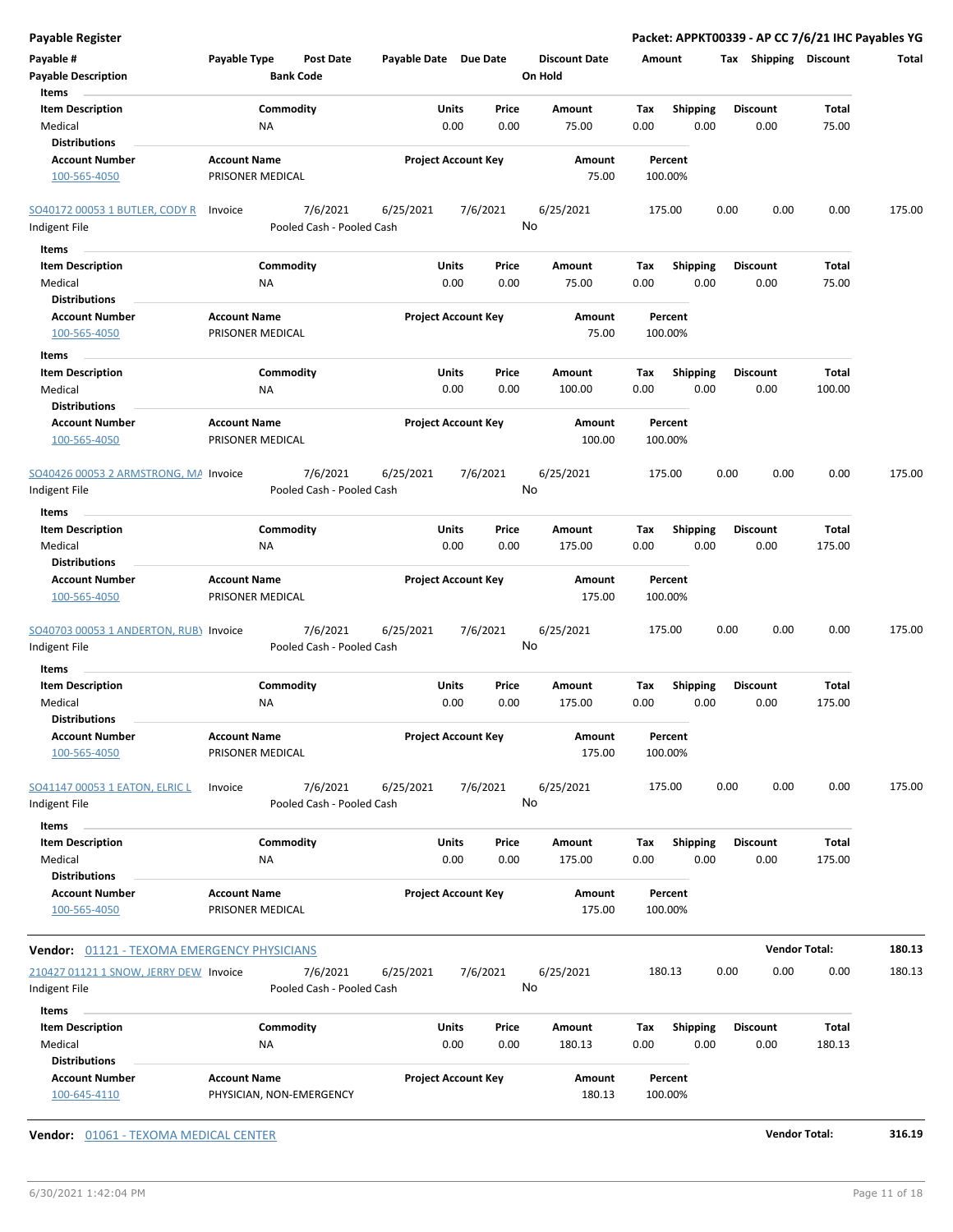| <b>Payable Register</b>                                 |                     |                                       |                       |                                |                                 |                    |                         | Packet: APPKT00339 - AP CC 7/6/21 IHC Payables YG |                        |          |
|---------------------------------------------------------|---------------------|---------------------------------------|-----------------------|--------------------------------|---------------------------------|--------------------|-------------------------|---------------------------------------------------|------------------------|----------|
| Payable #<br><b>Payable Description</b>                 | Payable Type        | Post Date<br><b>Bank Code</b>         | Payable Date Due Date |                                | <b>Discount Date</b><br>On Hold | Amount             |                         | Tax Shipping Discount                             |                        | Total    |
| 210633 01061 1 JOHNSON, JEFFRY<br>Indigent File         | Invoice             | 7/6/2021<br>Pooled Cash - Pooled Cash | 6/25/2021             | 7/6/2021                       | 6/25/2021<br>No                 | 316.19             |                         | 0.00<br>0.00                                      | 0.00                   | 316.19   |
| Items                                                   |                     |                                       |                       |                                |                                 |                    |                         |                                                   |                        |          |
| <b>Item Description</b>                                 |                     | Commodity                             |                       | Units<br>Price                 | Amount                          | Tax                | <b>Shipping</b>         | <b>Discount</b>                                   | <b>Total</b>           |          |
| Medical                                                 |                     | NA                                    |                       | 0.00<br>0.00                   | 316.19                          | 0.00               | 0.00                    | 0.00                                              | 316.19                 |          |
| <b>Distributions</b>                                    |                     |                                       |                       |                                |                                 |                    |                         |                                                   |                        |          |
| <b>Account Number</b>                                   | <b>Account Name</b> |                                       |                       | <b>Project Account Key</b>     | Amount                          | Percent            |                         |                                                   |                        |          |
| 100-645-4140                                            |                     | HOSPITAL, OUTPATIENT                  |                       |                                | 316.19                          | 100.00%            |                         |                                                   |                        |          |
| Vendor: 00122 - TEXOMA NEUROLOGY ASSOCIATES             |                     |                                       |                       |                                |                                 |                    |                         |                                                   | <b>Vendor Total:</b>   | 404.11   |
| 210120 00122 3 MARTIN, REBECCA Invoice<br>Indigent File |                     | 7/6/2021<br>Pooled Cash - Pooled Cash | 6/25/2021             | 7/6/2021                       | 6/25/2021<br>No                 | 152.36             |                         | 0.00<br>0.00                                      | 0.00                   | 152.36   |
|                                                         |                     |                                       |                       |                                |                                 |                    |                         |                                                   |                        |          |
| Items                                                   |                     |                                       |                       |                                |                                 |                    |                         |                                                   |                        |          |
| <b>Item Description</b>                                 |                     | Commodity                             |                       | Units<br>Price                 | Amount                          | Tax                | Shipping                | <b>Discount</b>                                   | <b>Total</b>           |          |
| Medical                                                 |                     | <b>NA</b>                             |                       | 0.00<br>0.00                   | 152.36                          | 0.00               | 0.00                    | 0.00                                              | 152.36                 |          |
| <b>Distributions</b>                                    |                     |                                       |                       |                                |                                 |                    |                         |                                                   |                        |          |
| <b>Account Number</b><br>100-645-4110                   | <b>Account Name</b> | PHYSICIAN, NON-EMERGENCY              |                       | <b>Project Account Key</b>     | Amount<br>152.36                | Percent<br>100.00% |                         |                                                   |                        |          |
| 210120 00122 4 MARTIN, REBECCA<br>Indigent File         | Invoice             | 7/6/2021<br>Pooled Cash - Pooled Cash | 6/25/2021             | 7/6/2021                       | 6/25/2021<br>No                 | 205.02             |                         | 0.00<br>0.00                                      | 0.00                   | 205.02   |
|                                                         |                     |                                       |                       |                                |                                 |                    |                         |                                                   |                        |          |
| Items                                                   |                     |                                       |                       |                                |                                 |                    |                         |                                                   |                        |          |
| <b>Item Description</b>                                 |                     | Commodity                             |                       | Units<br>Price                 | Amount                          | Тах                | <b>Shipping</b>         | <b>Discount</b>                                   | Total                  |          |
| Medical                                                 |                     | NA                                    |                       | 0.00<br>0.00                   | 205.02                          | 0.00               | 0.00                    | 0.00                                              | 205.02                 |          |
| <b>Distributions</b>                                    |                     |                                       |                       |                                |                                 |                    |                         |                                                   |                        |          |
| <b>Account Number</b>                                   | <b>Account Name</b> |                                       |                       | <b>Project Account Key</b>     | Amount                          | Percent            |                         |                                                   |                        |          |
| 100-645-4110                                            |                     | PHYSICIAN, NON-EMERGENCY              |                       |                                | 205.02                          | 100.00%            |                         |                                                   |                        |          |
| 210120 00122 5 MARTIN, REBECCA Invoice<br>Indigent File |                     | 7/6/2021<br>Pooled Cash - Pooled Cash | 6/25/2021             | 7/6/2021                       | 6/25/2021<br>No                 | 46.73              |                         | 0.00<br>0.00                                      | 0.00                   | 46.73    |
| Items                                                   |                     |                                       |                       |                                |                                 |                    |                         |                                                   |                        |          |
| <b>Item Description</b>                                 |                     | Commodity                             |                       | Units<br>Price                 | Amount                          | Tax                | <b>Shipping</b>         | <b>Discount</b>                                   | Total                  |          |
| Medical                                                 |                     | <b>NA</b>                             |                       | 0.00<br>0.00                   | 46.73                           | 0.00               | 0.00                    | 0.00                                              | 46.73                  |          |
| <b>Distributions</b>                                    |                     |                                       |                       |                                |                                 |                    |                         |                                                   |                        |          |
| <b>Account Number</b><br>100-645-4110                   | <b>Account Name</b> | PHYSICIAN, NON-EMERGENCY              |                       | <b>Project Account Key</b>     | Amount<br>46.73                 | Percent<br>100.00% |                         |                                                   |                        |          |
| Vendor: 01177 - TMC BONHAM HOSPITAL                     |                     |                                       |                       |                                |                                 |                    |                         |                                                   | <b>Vendor Total:</b>   | 8,695.90 |
| 130819 01177 10 PLESS, HELEN E<br>Indigent File         | Invoice             | 7/6/2021<br>Pooled Cash - Pooled Cash | 6/25/2021             | 7/6/2021                       | 6/25/2021<br>No                 | 280.35             |                         | 0.00<br>0.00                                      | 0.00                   | 280.35   |
| Items                                                   |                     |                                       |                       |                                |                                 |                    |                         |                                                   |                        |          |
| <b>Item Description</b><br>Medical                      |                     | Commodity<br><b>NA</b>                |                       | Units<br>Price<br>0.00<br>0.00 | Amount<br>280.35                | Tax<br>0.00        | <b>Shipping</b><br>0.00 | <b>Discount</b><br>0.00                           | <b>Total</b><br>280.35 |          |
| <b>Distributions</b>                                    |                     |                                       |                       |                                |                                 |                    |                         |                                                   |                        |          |
| <b>Account Number</b><br>100-645-4140                   | <b>Account Name</b> | HOSPITAL, OUTPATIENT                  |                       | <b>Project Account Key</b>     | Amount<br>280.35                | Percent<br>100.00% |                         |                                                   |                        |          |
|                                                         |                     |                                       |                       |                                |                                 |                    |                         |                                                   |                        |          |
| 210222 01177 3 WOODWORTH, SAI Invoice<br>Indigent File  |                     | 7/6/2021<br>Pooled Cash - Pooled Cash | 6/25/2021             | 7/6/2021                       | 6/25/2021<br>No                 | 791.85             |                         | 0.00<br>0.00                                      | 0.00                   | 791.85   |
| Items                                                   |                     |                                       |                       |                                |                                 |                    |                         |                                                   |                        |          |
| <b>Item Description</b><br>Medical                      |                     | Commodity<br>NA                       |                       | Units<br>Price<br>0.00<br>0.00 | Amount<br>791.85                | Tax<br>0.00        | <b>Shipping</b><br>0.00 | <b>Discount</b><br>0.00                           | <b>Total</b><br>791.85 |          |
| <b>Distributions</b>                                    |                     |                                       |                       |                                |                                 |                    |                         |                                                   |                        |          |
| <b>Account Number</b><br>100-645-4140                   | <b>Account Name</b> | HOSPITAL, OUTPATIENT                  |                       | <b>Project Account Key</b>     | Amount<br>791.85                | Percent<br>100.00% |                         |                                                   |                        |          |
| 210426 01177 2 CHAMBERS, SCOTT Invoice<br>Indigent File |                     | 7/6/2021<br>Pooled Cash - Pooled Cash | 6/25/2021             | 7/6/2021                       | 6/25/2021<br>No                 | 1,180.00           |                         | 0.00<br>0.00                                      | 0.00                   | 1,180.00 |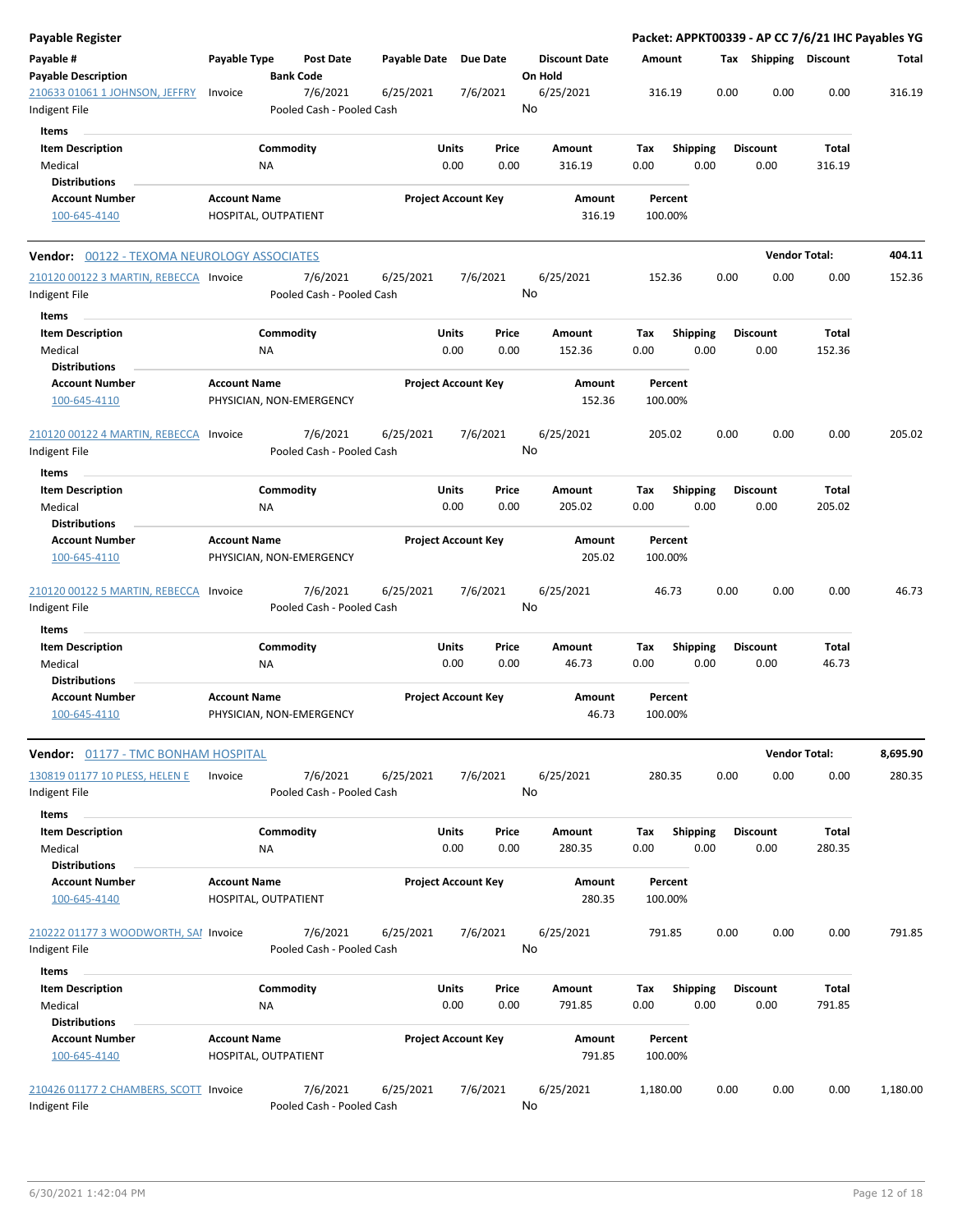| <b>Payable Register</b>                                 |                                         |                                       |                       |                            |               |                                 |             |                         |      |                              | Packet: APPKT00339 - AP CC 7/6/21 IHC Payables YG |          |
|---------------------------------------------------------|-----------------------------------------|---------------------------------------|-----------------------|----------------------------|---------------|---------------------------------|-------------|-------------------------|------|------------------------------|---------------------------------------------------|----------|
| Payable #<br><b>Payable Description</b>                 | Payable Type                            | <b>Post Date</b><br><b>Bank Code</b>  | Payable Date Due Date |                            |               | <b>Discount Date</b><br>On Hold | Amount      |                         |      | <b>Tax Shipping Discount</b> |                                                   | Total    |
| Items<br><b>Item Description</b>                        | Commodity                               |                                       |                       | Units                      | Price         | Amount                          | Tax         | <b>Shipping</b>         |      | <b>Discount</b>              | <b>Total</b>                                      |          |
| Medical                                                 | <b>NA</b>                               |                                       |                       | 0.00                       | 0.00          | 1,180.00                        | 0.00        | 0.00                    |      | 0.00                         | 1,180.00                                          |          |
| <b>Distributions</b>                                    |                                         |                                       |                       |                            |               |                                 |             |                         |      |                              |                                                   |          |
| <b>Account Number</b>                                   | <b>Account Name</b>                     |                                       |                       | <b>Project Account Key</b> |               | Amount                          |             | Percent                 |      |                              |                                                   |          |
| 100-645-4165                                            | SKILLED NURSING FACILITY                |                                       |                       |                            |               | 1,180.00                        |             | 100.00%                 |      |                              |                                                   |          |
| 210631 01177 1 JAMES JR, DONNI                          | Invoice                                 | 7/6/2021                              | 6/25/2021             |                            | 7/6/2021      | 6/25/2021                       |             | 508.05                  | 0.00 | 0.00                         | 0.00                                              | 508.05   |
| Indigent File                                           |                                         | Pooled Cash - Pooled Cash             |                       |                            |               | No                              |             |                         |      |                              |                                                   |          |
| Items                                                   |                                         |                                       |                       |                            |               |                                 |             |                         |      |                              |                                                   |          |
| <b>Item Description</b>                                 | Commodity                               |                                       |                       | Units                      | Price         | Amount                          | Tax         | <b>Shipping</b>         |      | <b>Discount</b>              | Total                                             |          |
| Medical                                                 | <b>NA</b>                               |                                       |                       | 0.00                       | 0.00          | 508.05                          | 0.00        | 0.00                    |      | 0.00                         | 508.05                                            |          |
| <b>Distributions</b>                                    |                                         |                                       |                       |                            |               |                                 |             |                         |      |                              |                                                   |          |
| <b>Account Number</b>                                   | <b>Account Name</b>                     |                                       |                       | <b>Project Account Key</b> |               | Amount                          |             | Percent                 |      |                              |                                                   |          |
| 100-645-4140                                            | HOSPITAL, OUTPATIENT                    |                                       |                       |                            |               | 508.05                          |             | 100.00%                 |      |                              |                                                   |          |
| SO13274 01177 1 HUNTER, JASON                           | Invoice                                 | 7/6/2021                              | 6/25/2021             |                            | 7/6/2021      | 6/25/2021                       |             | 211.95                  | 0.00 | 0.00                         | 0.00                                              | 211.95   |
| Indigent File                                           |                                         | Pooled Cash - Pooled Cash             |                       |                            |               | No                              |             |                         |      |                              |                                                   |          |
| Items                                                   |                                         |                                       |                       |                            |               |                                 |             |                         |      |                              |                                                   |          |
| <b>Item Description</b><br>Medical                      | Commodity<br><b>NA</b>                  |                                       |                       | Units<br>0.00              | Price<br>0.00 | Amount<br>211.95                | Tax<br>0.00 | <b>Shipping</b><br>0.00 |      | <b>Discount</b><br>0.00      | Total<br>211.95                                   |          |
| <b>Distributions</b>                                    |                                         |                                       |                       |                            |               |                                 |             |                         |      |                              |                                                   |          |
| <b>Account Number</b><br>100-565-4050                   | <b>Account Name</b><br>PRISONER MEDICAL |                                       |                       | <b>Project Account Key</b> |               | Amount<br>211.95                |             | Percent<br>100.00%      |      |                              |                                                   |          |
| SO15687 01177 2 BAUGH, JAMES W Invoice                  |                                         | 7/6/2021                              | 6/25/2021             |                            | 7/6/2021      | 6/25/2021                       | 2,247.45    |                         | 0.00 | 0.00                         | 0.00                                              | 2,247.45 |
| Indigent File                                           |                                         | Pooled Cash - Pooled Cash             |                       |                            |               | No                              |             |                         |      |                              |                                                   |          |
| Items                                                   |                                         |                                       |                       |                            |               |                                 |             |                         |      |                              |                                                   |          |
| <b>Item Description</b>                                 | Commodity                               |                                       |                       | Units                      | Price         | Amount                          | Tax         | <b>Shipping</b>         |      | <b>Discount</b>              | Total                                             |          |
| Medical                                                 | <b>NA</b>                               |                                       |                       | 0.00                       | 0.00          | 2,247.45                        | 0.00        | 0.00                    |      | 0.00                         | 2,247.45                                          |          |
| <b>Distributions</b>                                    |                                         |                                       |                       |                            |               |                                 |             |                         |      |                              |                                                   |          |
| <b>Account Number</b>                                   | <b>Account Name</b>                     |                                       |                       | <b>Project Account Key</b> |               | Amount                          |             | Percent                 |      |                              |                                                   |          |
| 100-565-4050                                            | PRISONER MEDICAL                        |                                       |                       |                            |               | 2,247.45                        |             | 100.00%                 |      |                              |                                                   |          |
| SO17612 01177 1 NUGENT, JAMES                           | Invoice                                 | 7/6/2021                              | 6/25/2021             |                            | 7/6/2021      | 6/25/2021                       |             | 352.65                  | 0.00 | 0.00                         | 0.00                                              | 352.65   |
| Indigent File                                           |                                         | Pooled Cash - Pooled Cash             |                       |                            |               | No                              |             |                         |      |                              |                                                   |          |
| Items                                                   |                                         |                                       |                       |                            |               |                                 |             |                         |      |                              |                                                   |          |
| <b>Item Description</b>                                 | Commodity                               |                                       |                       | Units                      | Price         | Amount                          | Tax         | Shipping                |      | <b>Discount</b>              | Total                                             |          |
| Medical                                                 | <b>NA</b>                               |                                       |                       | 0.00                       | 0.00          | 352.65                          | 0.00        | 0.00                    |      | 0.00                         | 352.65                                            |          |
| <b>Distributions</b>                                    |                                         |                                       |                       |                            |               |                                 |             |                         |      |                              |                                                   |          |
| <b>Account Number</b><br>100-565-4050                   | <b>Account Name</b><br>PRISONER MEDICAL |                                       |                       | <b>Project Account Key</b> |               | Amount<br>352.65                |             | Percent<br>100.00%      |      |                              |                                                   |          |
| SO23362 01177 1 WILSON, LOGAN<br>Indigent File          | Invoice                                 | 7/6/2021<br>Pooled Cash - Pooled Cash | 6/25/2021             |                            | 7/6/2021      | 6/25/2021<br>No                 |             | 55.65                   | 0.00 | 0.00                         | 0.00                                              | 55.65    |
| Items                                                   |                                         |                                       |                       |                            |               |                                 |             |                         |      |                              |                                                   |          |
| <b>Item Description</b>                                 | Commodity                               |                                       |                       | Units                      | Price         | Amount                          | Тах         | Shipping                |      | <b>Discount</b>              | Total                                             |          |
| Medical                                                 | NA                                      |                                       |                       | 0.00                       | 0.00          | 55.65                           | 0.00        | 0.00                    |      | 0.00                         | 55.65                                             |          |
| <b>Distributions</b>                                    |                                         |                                       |                       |                            |               |                                 |             |                         |      |                              |                                                   |          |
| <b>Account Number</b>                                   | <b>Account Name</b>                     |                                       |                       | <b>Project Account Key</b> |               | Amount                          |             | Percent                 |      |                              |                                                   |          |
| 100-565-4050                                            | PRISONER MEDICAL                        |                                       |                       |                            |               | 55.65                           |             | 100.00%                 |      |                              |                                                   |          |
| SO38938 01177 1 LAWSON, GLORIA Invoice<br>Indigent File |                                         | 7/6/2021<br>Pooled Cash - Pooled Cash | 6/25/2021             |                            | 7/6/2021      | 6/25/2021<br>No                 |             | 81.45                   | 0.00 | 0.00                         | 0.00                                              | 81.45    |
| Items                                                   |                                         |                                       |                       |                            |               |                                 |             |                         |      |                              |                                                   |          |
| <b>Item Description</b>                                 | Commodity                               |                                       |                       | Units                      | Price         | Amount                          | Tax         | <b>Shipping</b>         |      | <b>Discount</b>              | Total                                             |          |
| Medical                                                 | <b>NA</b>                               |                                       |                       | 0.00                       | 0.00          | 81.45                           | 0.00        | 0.00                    |      | 0.00                         | 81.45                                             |          |
| <b>Distributions</b>                                    |                                         |                                       |                       |                            |               |                                 |             |                         |      |                              |                                                   |          |
| <b>Account Number</b>                                   | <b>Account Name</b>                     |                                       |                       | <b>Project Account Key</b> |               | Amount                          |             | Percent                 |      |                              |                                                   |          |
| 100-565-4050                                            | PRISONER MEDICAL                        |                                       |                       |                            |               | 81.45                           |             | 100.00%                 |      |                              |                                                   |          |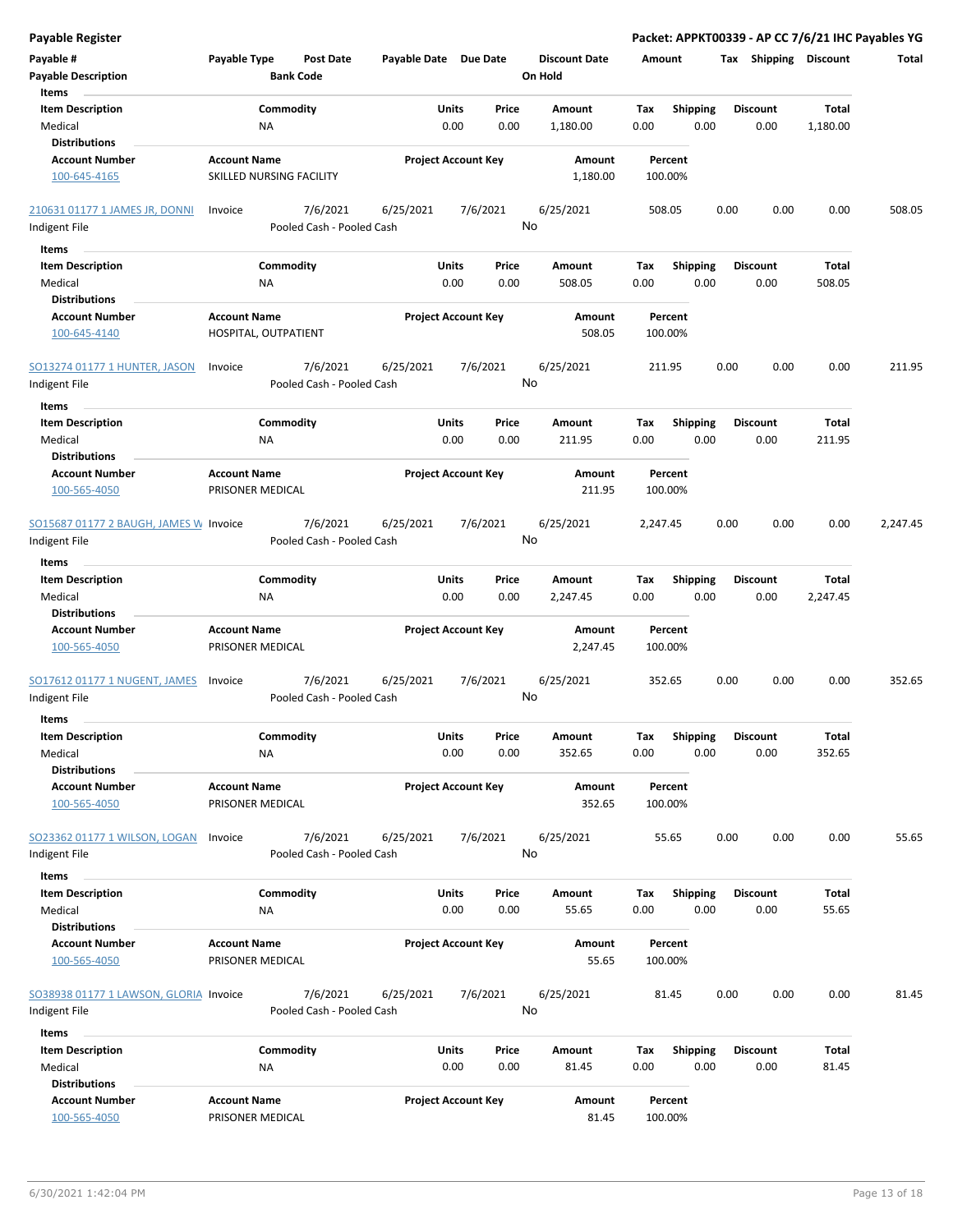| Payable Register                        |                                         |                  |                                       |                       |                            |          |                                 |        |                    |      |      |                       |              | Packet: APPKT00339 - AP CC 7/6/21 IHC Payables YG |
|-----------------------------------------|-----------------------------------------|------------------|---------------------------------------|-----------------------|----------------------------|----------|---------------------------------|--------|--------------------|------|------|-----------------------|--------------|---------------------------------------------------|
| Payable #<br><b>Payable Description</b> | Payable Type                            | <b>Bank Code</b> | <b>Post Date</b>                      | Payable Date Due Date |                            |          | <b>Discount Date</b><br>On Hold | Amount |                    |      |      | Tax Shipping Discount |              | Total                                             |
| SO39536 01177 5 MORROW, PAUL   Invoice  |                                         |                  | 7/6/2021                              | 6/25/2021             |                            | 7/6/2021 | 6/25/2021                       |        | 430.65             |      | 0.00 | 0.00                  | 0.00         | 430.65                                            |
| Indigent File                           |                                         |                  | Pooled Cash - Pooled Cash             |                       |                            |          | No                              |        |                    |      |      |                       |              |                                                   |
| Items                                   |                                         |                  |                                       |                       |                            |          |                                 |        |                    |      |      |                       |              |                                                   |
| <b>Item Description</b>                 |                                         | Commodity        |                                       |                       | Units                      | Price    | Amount                          | Tax    | <b>Shipping</b>    |      |      | <b>Discount</b>       | Total        |                                                   |
| Medical                                 |                                         | <b>NA</b>        |                                       |                       | 0.00                       | 0.00     | 430.65                          | 0.00   |                    | 0.00 |      | 0.00                  | 430.65       |                                                   |
| <b>Distributions</b>                    |                                         |                  |                                       |                       |                            |          |                                 |        |                    |      |      |                       |              |                                                   |
| <b>Account Number</b>                   | <b>Account Name</b>                     |                  |                                       |                       | <b>Project Account Key</b> |          | Amount                          |        | Percent            |      |      |                       |              |                                                   |
| 100-565-4050                            | PRISONER MEDICAL                        |                  |                                       |                       |                            |          | 430.65                          |        | 100.00%            |      |      |                       |              |                                                   |
| SO40360 01177 1 STROUGHTER, EL Invoice  |                                         |                  | 7/6/2021<br>Pooled Cash - Pooled Cash | 6/25/2021             |                            | 7/6/2021 | 6/25/2021<br>No                 |        | 342.75             |      | 0.00 | 0.00                  | 0.00         | 342.75                                            |
| Indigent File<br>Items                  |                                         |                  |                                       |                       |                            |          |                                 |        |                    |      |      |                       |              |                                                   |
| <b>Item Description</b>                 |                                         | Commodity        |                                       |                       | Units                      | Price    | Amount                          | Tax    | <b>Shipping</b>    |      |      | <b>Discount</b>       | Total        |                                                   |
| Medical                                 |                                         | ΝA               |                                       |                       | 0.00                       | 0.00     | 342.75                          | 0.00   |                    | 0.00 |      | 0.00                  | 342.75       |                                                   |
| <b>Distributions</b>                    |                                         |                  |                                       |                       |                            |          |                                 |        |                    |      |      |                       |              |                                                   |
|                                         |                                         |                  |                                       |                       |                            |          |                                 |        |                    |      |      |                       |              |                                                   |
| <b>Account Number</b><br>100-565-4050   | <b>Account Name</b><br>PRISONER MEDICAL |                  |                                       |                       | <b>Project Account Key</b> |          | Amount<br>342.75                |        | Percent<br>100.00% |      |      |                       |              |                                                   |
| SO40528 01177 1 RITCHIE, DALTO          | Invoice                                 |                  | 7/6/2021                              | 6/25/2021             |                            | 7/6/2021 | 6/25/2021                       |        | 418.05             |      | 0.00 | 0.00                  | 0.00         | 418.05                                            |
| Indigent File                           |                                         |                  | Pooled Cash - Pooled Cash             |                       |                            |          | No                              |        |                    |      |      |                       |              |                                                   |
| Items                                   |                                         |                  |                                       |                       |                            |          |                                 |        |                    |      |      |                       |              |                                                   |
| <b>Item Description</b>                 |                                         | Commodity        |                                       |                       | Units                      | Price    | Amount                          | Tax    | <b>Shipping</b>    |      |      | <b>Discount</b>       | Total        |                                                   |
| Medical                                 |                                         | ΝA               |                                       |                       | 0.00                       | 0.00     | 418.05                          | 0.00   |                    | 0.00 |      | 0.00                  | 418.05       |                                                   |
| <b>Distributions</b>                    |                                         |                  |                                       |                       |                            |          |                                 |        |                    |      |      |                       |              |                                                   |
| <b>Account Number</b>                   | <b>Account Name</b>                     |                  |                                       |                       | <b>Project Account Key</b> |          | Amount                          |        | Percent            |      |      |                       |              |                                                   |
| 100-565-4050                            | PRISONER MEDICAL                        |                  |                                       |                       |                            |          | 418.05                          |        | 100.00%            |      |      |                       |              |                                                   |
| <b>SO40869 01177 1 WILLIAMS, VERN</b>   | Invoice                                 |                  | 7/6/2021                              | 6/25/2021             |                            | 7/6/2021 | 6/25/2021                       |        | 303.60             |      | 0.00 | 0.00                  | 0.00         | 303.60                                            |
| Indigent File                           |                                         |                  | Pooled Cash - Pooled Cash             |                       |                            |          | No                              |        |                    |      |      |                       |              |                                                   |
| Items                                   |                                         |                  |                                       |                       |                            |          |                                 |        |                    |      |      |                       |              |                                                   |
| <b>Item Description</b>                 |                                         | Commodity        |                                       |                       | Units                      | Price    | Amount                          | Tax    | <b>Shipping</b>    |      |      | <b>Discount</b>       | Total        |                                                   |
| Medical                                 |                                         | NA               |                                       |                       | 0.00                       | 0.00     | 303.60                          | 0.00   |                    | 0.00 |      | 0.00                  | 303.60       |                                                   |
| <b>Distributions</b>                    |                                         |                  |                                       |                       |                            |          |                                 |        |                    |      |      |                       |              |                                                   |
| <b>Account Number</b>                   | <b>Account Name</b>                     |                  |                                       |                       | <b>Project Account Key</b> |          | Amount                          |        | Percent            |      |      |                       |              |                                                   |
| 100-565-4050                            | PRISONER MEDICAL                        |                  |                                       |                       |                            |          | 303.60                          |        | 100.00%            |      |      |                       |              |                                                   |
| SO40874 01177 1 HARVEY, SETH B          | Invoice                                 |                  | 7/6/2021                              | 6/25/2021             |                            | 7/6/2021 | 6/25/2021                       |        | 55.65              |      | 0.00 | 0.00                  | 0.00         | 55.65                                             |
| Indigent File                           |                                         |                  | Pooled Cash - Pooled Cash             |                       |                            |          | No                              |        |                    |      |      |                       |              |                                                   |
| Items                                   |                                         |                  |                                       |                       |                            |          |                                 |        |                    |      |      |                       |              |                                                   |
| <b>Item Description</b>                 |                                         | Commodity        |                                       |                       | <b>Units</b>               | Price    | Amount                          | Tax    | <b>Shipping</b>    |      |      | <b>Discount</b>       | <b>Total</b> |                                                   |
| Medical                                 |                                         | <b>NA</b>        |                                       |                       | 0.00                       | 0.00     | 55.65                           | 0.00   |                    | 0.00 |      | 0.00                  | 55.65        |                                                   |
| <b>Distributions</b>                    |                                         |                  |                                       |                       |                            |          |                                 |        |                    |      |      |                       |              |                                                   |
| <b>Account Number</b><br>100-565-4050   | <b>Account Name</b><br>PRISONER MEDICAL |                  |                                       |                       | <b>Project Account Key</b> |          | Amount<br>55.65                 |        | Percent<br>100.00% |      |      |                       |              |                                                   |
| SO41015 01177 1 HARRIS, ROBERT          | Invoice                                 |                  | 7/6/2021                              | 6/25/2021             |                            | 7/6/2021 | 6/25/2021                       |        | 351.30             |      | 0.00 | 0.00                  | 0.00         | 351.30                                            |
| Indigent File                           |                                         |                  | Pooled Cash - Pooled Cash             |                       |                            |          | No                              |        |                    |      |      |                       |              |                                                   |
|                                         |                                         |                  |                                       |                       |                            |          |                                 |        |                    |      |      |                       |              |                                                   |
| Items                                   |                                         |                  |                                       |                       |                            |          |                                 |        |                    |      |      |                       |              |                                                   |
| <b>Item Description</b>                 |                                         | Commodity        |                                       |                       | Units                      | Price    | Amount                          | Tax    | <b>Shipping</b>    |      |      | <b>Discount</b>       | Total        |                                                   |
| Medical                                 |                                         | NA               |                                       |                       | 0.00                       | 0.00     | 351.30                          | 0.00   |                    | 0.00 |      | 0.00                  | 351.30       |                                                   |
| <b>Distributions</b>                    |                                         |                  |                                       |                       |                            |          |                                 |        |                    |      |      |                       |              |                                                   |
| <b>Account Number</b><br>100-565-4050   | <b>Account Name</b><br>PRISONER MEDICAL |                  |                                       |                       | <b>Project Account Key</b> |          | Amount<br>351.30                |        | Percent<br>100.00% |      |      |                       |              |                                                   |
| SO41118 01177 1 SIMPSON, MAKEN Invoice  |                                         |                  | 7/6/2021                              | 6/25/2021             |                            | 7/6/2021 | 6/25/2021                       |        | 246.45             |      | 0.00 | 0.00                  | 0.00         | 246.45                                            |
| Indigent File                           |                                         |                  | Pooled Cash - Pooled Cash             |                       |                            |          | No                              |        |                    |      |      |                       |              |                                                   |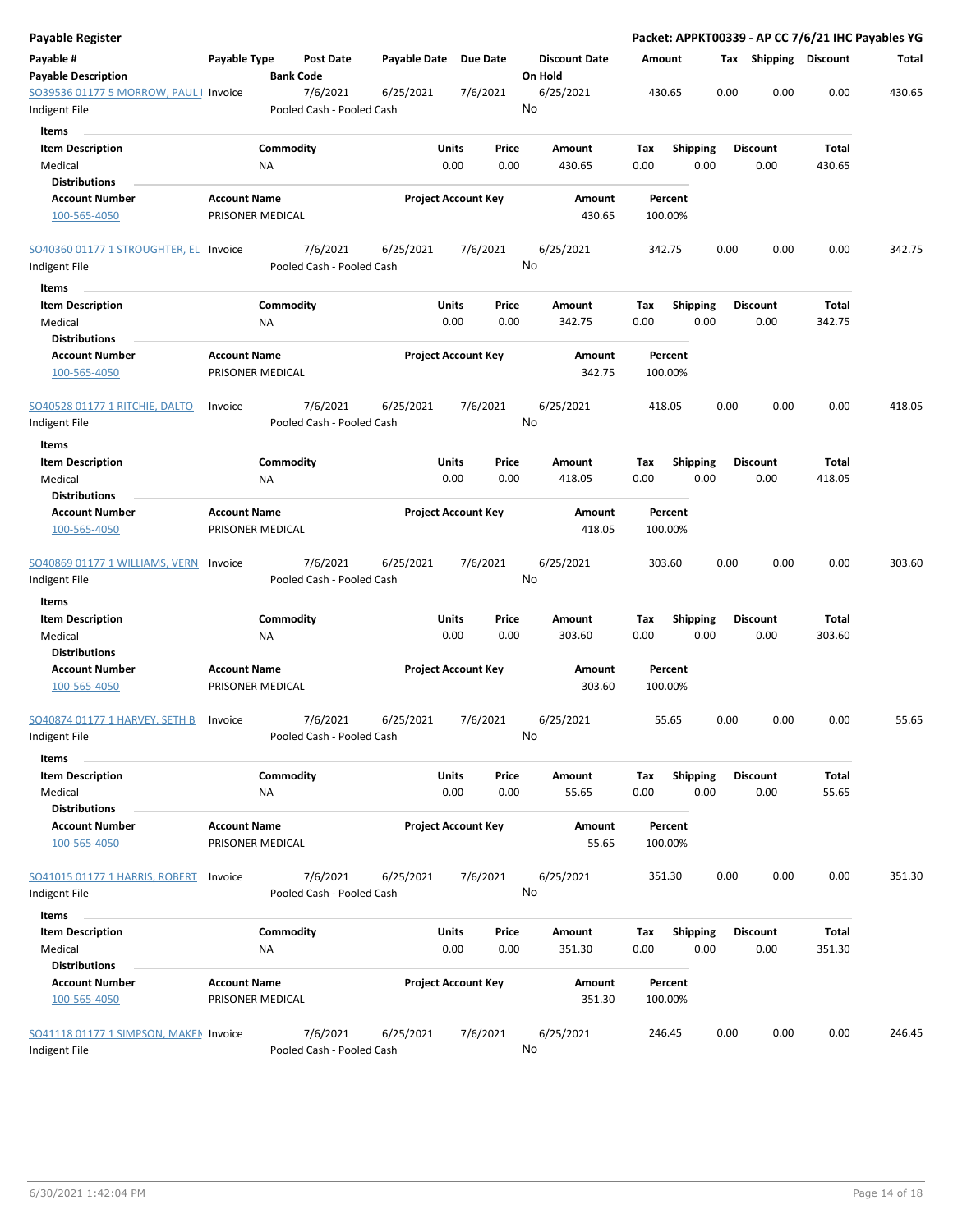| <b>Payable Register</b>                                   |                                                      |                       |                            |                                 |             |                         | Packet: APPKT00339 - AP CC 7/6/21 IHC Payables YG |                      |        |
|-----------------------------------------------------------|------------------------------------------------------|-----------------------|----------------------------|---------------------------------|-------------|-------------------------|---------------------------------------------------|----------------------|--------|
| Payable #<br><b>Payable Description</b>                   | Payable Type<br><b>Post Date</b><br><b>Bank Code</b> | Payable Date Due Date |                            | <b>Discount Date</b><br>On Hold | Amount      |                         | Tax Shipping Discount                             |                      | Total  |
| Items                                                     |                                                      |                       |                            |                                 |             |                         |                                                   |                      |        |
| <b>Item Description</b>                                   | Commodity                                            | Units                 | Price                      | Amount                          | Tax         | Shipping                | <b>Discount</b>                                   | <b>Total</b>         |        |
| Medical                                                   | NA                                                   | 0.00                  | 0.00                       | 246.45                          | 0.00        | 0.00                    | 0.00                                              | 246.45               |        |
| <b>Distributions</b>                                      |                                                      |                       |                            |                                 |             |                         |                                                   |                      |        |
| <b>Account Number</b>                                     | <b>Account Name</b>                                  |                       | <b>Project Account Key</b> | Amount                          |             | Percent                 |                                                   |                      |        |
| 100-565-4050                                              | PRISONER MEDICAL                                     |                       |                            | 246.45                          | 100.00%     |                         |                                                   |                      |        |
| SO41188 01177 1 MOORE JR, LONN Invoice                    | 7/6/2021                                             | 6/25/2021             | 7/6/2021                   | 6/25/2021                       | 838.05      |                         | 0.00<br>0.00                                      | 0.00                 | 838.05 |
| Indigent File                                             | Pooled Cash - Pooled Cash                            |                       |                            | No                              |             |                         |                                                   |                      |        |
| Items                                                     |                                                      |                       |                            |                                 |             |                         |                                                   |                      |        |
| <b>Item Description</b>                                   | Commodity                                            | Units                 | Price                      | Amount                          | Tax         | <b>Shipping</b>         | <b>Discount</b>                                   | Total                |        |
| Medical                                                   | ΝA                                                   | 0.00                  | 0.00                       | 838.05                          | 0.00        | 0.00                    | 0.00                                              | 838.05               |        |
| <b>Distributions</b>                                      |                                                      |                       |                            |                                 |             |                         |                                                   |                      |        |
| <b>Account Number</b>                                     | <b>Account Name</b>                                  |                       | <b>Project Account Key</b> | Amount                          |             | Percent                 |                                                   |                      |        |
| 100-565-4050                                              | PRISONER MEDICAL                                     |                       |                            | 838.05                          | 100.00%     |                         |                                                   |                      |        |
| Vendor: 01173 - WATERLOO PARK INPT SRVCS, PLLC            |                                                      |                       |                            |                                 |             |                         |                                                   | <b>Vendor Total:</b> | 296.02 |
| 210222 01173 1 WOODWORTH, SAI Invoice                     | 7/6/2021                                             | 6/25/2021             | 7/6/2021                   | 6/25/2021                       |             | 44.57                   | 0.00<br>0.00                                      | 0.00                 | 44.57  |
| Indigent File<br>Items                                    | Pooled Cash - Pooled Cash                            |                       |                            | No                              |             |                         |                                                   |                      |        |
| <b>Item Description</b>                                   | Commodity                                            | Units                 | Price                      | Amount                          | Tax         | <b>Shipping</b>         | <b>Discount</b>                                   | Total                |        |
| Medical                                                   | ΝA                                                   | 0.00                  | 0.00                       | 44.57                           | 0.00        | 0.00                    | 0.00                                              | 44.57                |        |
| <b>Distributions</b>                                      |                                                      |                       |                            |                                 |             |                         |                                                   |                      |        |
| <b>Account Number</b>                                     | <b>Account Name</b>                                  |                       | <b>Project Account Key</b> | Amount                          |             | Percent                 |                                                   |                      |        |
| 100-645-4110                                              | PHYSICIAN, NON-EMERGENCY                             |                       |                            | 44.57                           | 100.00%     |                         |                                                   |                      |        |
| 210222 01173 2 WOODWORTH, SAI Invoice<br>Indigent File    | 7/6/2021<br>Pooled Cash - Pooled Cash                | 6/25/2021             | 7/6/2021                   | 6/25/2021<br>No                 | 133.71      |                         | 0.00<br>0.00                                      | 0.00                 | 133.71 |
|                                                           |                                                      |                       |                            |                                 |             |                         |                                                   |                      |        |
| Items                                                     |                                                      |                       |                            |                                 |             |                         |                                                   |                      |        |
| <b>Item Description</b><br>Medical                        | Commodity<br>NA                                      | Units<br>0.00         | Price<br>0.00              | Amount<br>44.57                 | Tax<br>0.00 | <b>Shipping</b><br>0.00 | <b>Discount</b><br>0.00                           | Total<br>44.57       |        |
| <b>Distributions</b>                                      |                                                      |                       |                            |                                 |             |                         |                                                   |                      |        |
| <b>Account Number</b><br>100-645-4110                     | <b>Account Name</b><br>PHYSICIAN, NON-EMERGENCY      |                       | <b>Project Account Key</b> | Amount<br>44.57                 | 100.00%     | Percent                 |                                                   |                      |        |
| Items                                                     |                                                      |                       |                            |                                 |             |                         |                                                   |                      |        |
| <b>Item Description</b>                                   | Commodity                                            | Units                 | Price                      | Amount                          | Tax         | <b>Shipping</b>         | <b>Discount</b>                                   | Total                |        |
| Medical<br><b>Distributions</b>                           | <b>NA</b>                                            | 0.00                  | 0.00                       | 44.57                           | 0.00        | 0.00                    | 0.00                                              | 44.57                |        |
| <b>Account Number</b>                                     | <b>Account Name</b>                                  |                       | <b>Project Account Key</b> | Amount                          |             | Percent                 |                                                   |                      |        |
| 100-645-4110                                              | PHYSICIAN, NON-EMERGENCY                             |                       |                            | 44.57                           | 100.00%     |                         |                                                   |                      |        |
| Items                                                     |                                                      |                       |                            |                                 |             |                         |                                                   |                      |        |
| <b>Item Description</b>                                   | Commodity                                            | Units                 | Price                      | Amount                          | Tax         | <b>Shipping</b>         | <b>Discount</b>                                   | Total                |        |
| Medical                                                   | NA                                                   |                       | 0.00<br>0.00               | 44.57                           | 0.00        | 0.00                    | 0.00                                              | 44.57                |        |
| <b>Distributions</b>                                      |                                                      |                       |                            |                                 |             |                         |                                                   |                      |        |
| Account Number<br>100-645-4110                            | <b>Account Name</b><br>PHYSICIAN, NON-EMERGENCY      |                       | <b>Project Account Key</b> | Amount<br>44.57                 | 100.00%     | Percent                 |                                                   |                      |        |
| 210427 01173 1 SNOW, JERRY DEW Invoice                    | 7/6/2021                                             | 6/25/2021             | 7/6/2021                   | 6/25/2021                       | 117.74      |                         | 0.00<br>0.00                                      | 0.00                 | 117.74 |
| Indigent File                                             | Pooled Cash - Pooled Cash                            |                       |                            | No                              |             |                         |                                                   |                      |        |
| Items                                                     |                                                      |                       |                            |                                 |             |                         |                                                   |                      |        |
| <b>Item Description</b><br>Medical                        | Commodity<br>NA                                      | Units                 | Price<br>0.00<br>0.00      | Amount<br>117.74                | Tax<br>0.00 | <b>Shipping</b><br>0.00 | <b>Discount</b><br>0.00                           | Total<br>117.74      |        |
| <b>Distributions</b>                                      |                                                      |                       |                            |                                 |             |                         |                                                   |                      |        |
| <b>Account Number</b><br>100-645-4110                     | <b>Account Name</b><br>PHYSICIAN, NON-EMERGENCY      |                       | <b>Project Account Key</b> | Amount<br>117.74                | 100.00%     | Percent                 |                                                   |                      |        |
| <b>Vendor: 00633 - WILSON N JONES REGIONAL MED CENTER</b> |                                                      |                       |                            |                                 |             |                         |                                                   | <b>Vendor Total:</b> | 678.40 |
| 210427 00633 3 SNOW, JERRY DEW Invoice                    | 7/6/2021                                             | 6/25/2021             | 7/6/2021                   | 6/25/2021                       | 678.40      |                         | 0.00<br>0.00                                      | 0.00                 | 678.40 |
| Indigent File                                             | Pooled Cash - Pooled Cash                            |                       |                            | No                              |             |                         |                                                   |                      |        |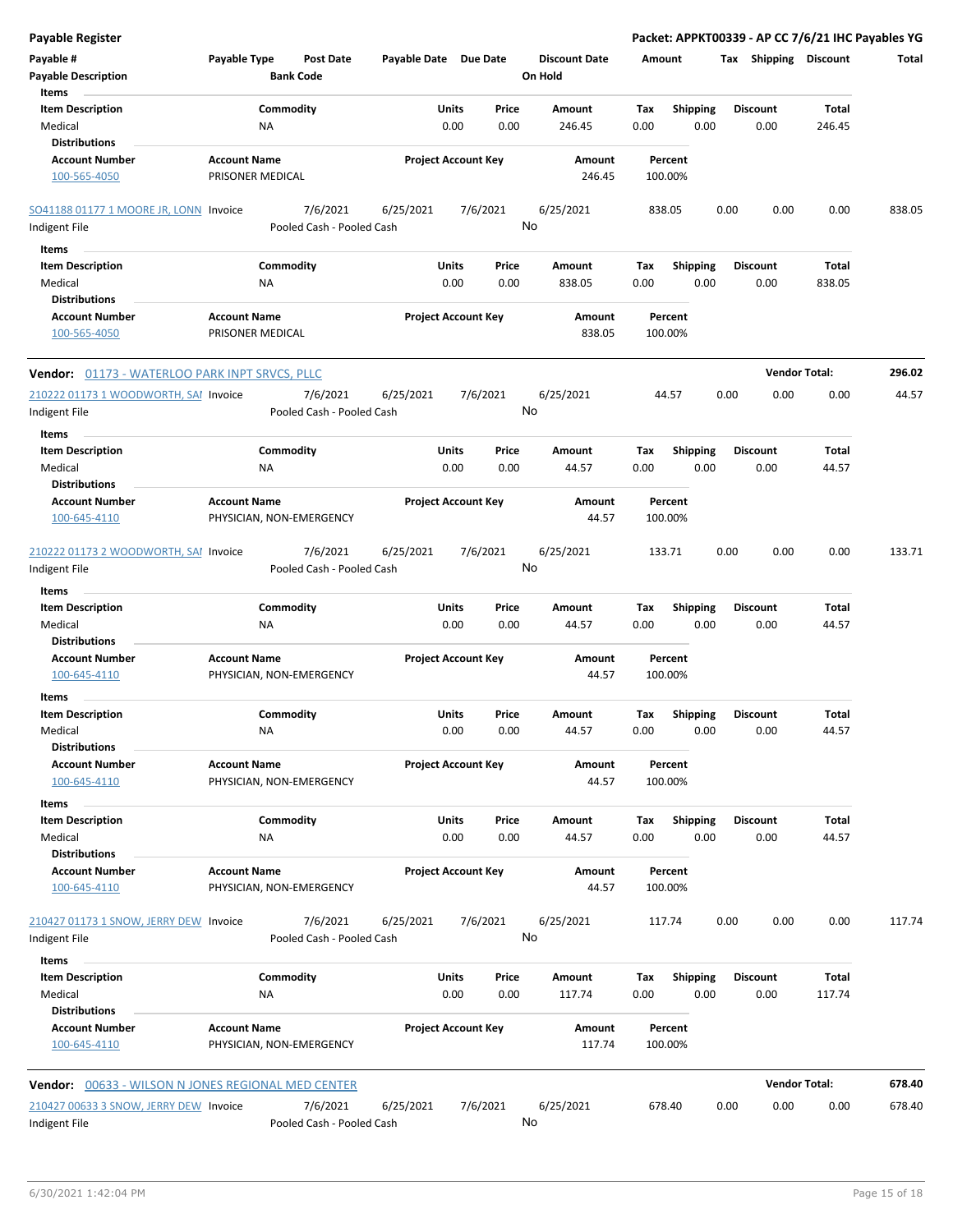| Payable #<br><b>Payable Description</b> | <b>Pavable Type</b>  | <b>Post Date</b><br><b>Bank Code</b> | <b>Pavable Date</b> | <b>Due Date</b>            | <b>Discount Date</b><br>On Hold |      | Amount          | <b>Shipping</b><br>Тах | <b>Discount</b> | Total |
|-----------------------------------------|----------------------|--------------------------------------|---------------------|----------------------------|---------------------------------|------|-----------------|------------------------|-----------------|-------|
| <b>Items</b>                            |                      |                                      |                     |                            |                                 |      |                 |                        |                 |       |
| <b>Item Description</b>                 | Commoditv            |                                      | Units               | Price                      | Amount                          | Tax  | <b>Shipping</b> | <b>Discount</b>        | Total           |       |
| Medical                                 | <b>NA</b>            |                                      | 0.00                | 0.00                       | 678.40                          | 0.00 | 0.00            | 0.00                   | 678.40          |       |
| <b>Distributions</b>                    |                      |                                      |                     |                            |                                 |      |                 |                        |                 |       |
| <b>Account Number</b>                   | <b>Account Name</b>  |                                      |                     | <b>Project Account Key</b> | Amount                          |      | Percent         |                        |                 |       |
| 100-645-4140                            | HOSPITAL, OUTPATIENT |                                      |                     |                            | 678.40                          |      | 100.00%         |                        |                 |       |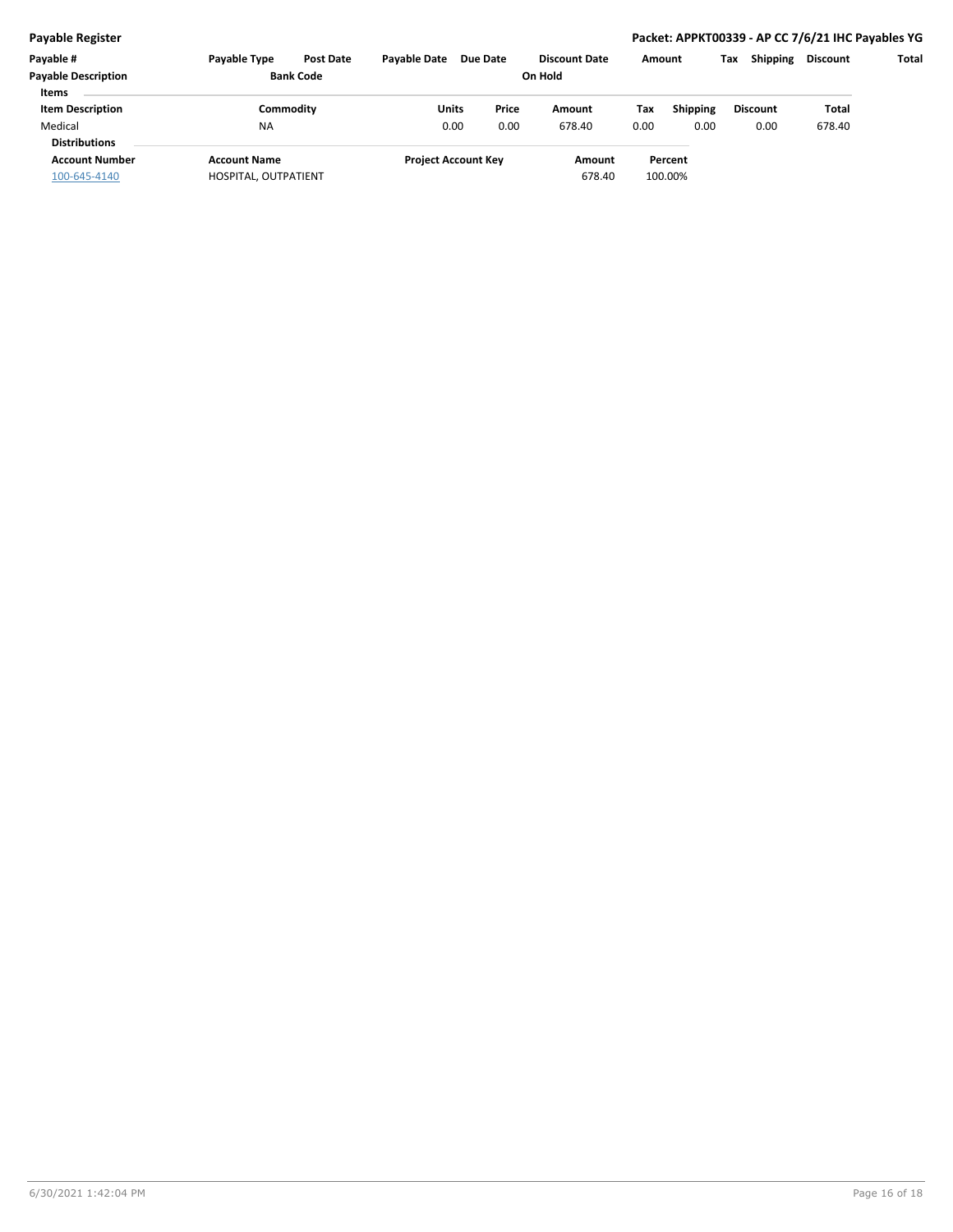## Payable Summary

| Type    | Count               | Gross     | Тах  | Shipping | <b>Discount</b> | Total     | <b>Manual Payment</b> | <b>Balance</b> |
|---------|---------------------|-----------|------|----------|-----------------|-----------|-----------------------|----------------|
| Invoice | ხჂ                  | 15.942.56 | 0.00 | 0.00     | 0.00            | 15.942.56 | 0.00                  | 15,942.56      |
|         | <b>Grand Total:</b> | 15.942.56 | 0.00 | 0.00     | 0.00            | 15.942.56 | 0.00                  | 15.942.56      |